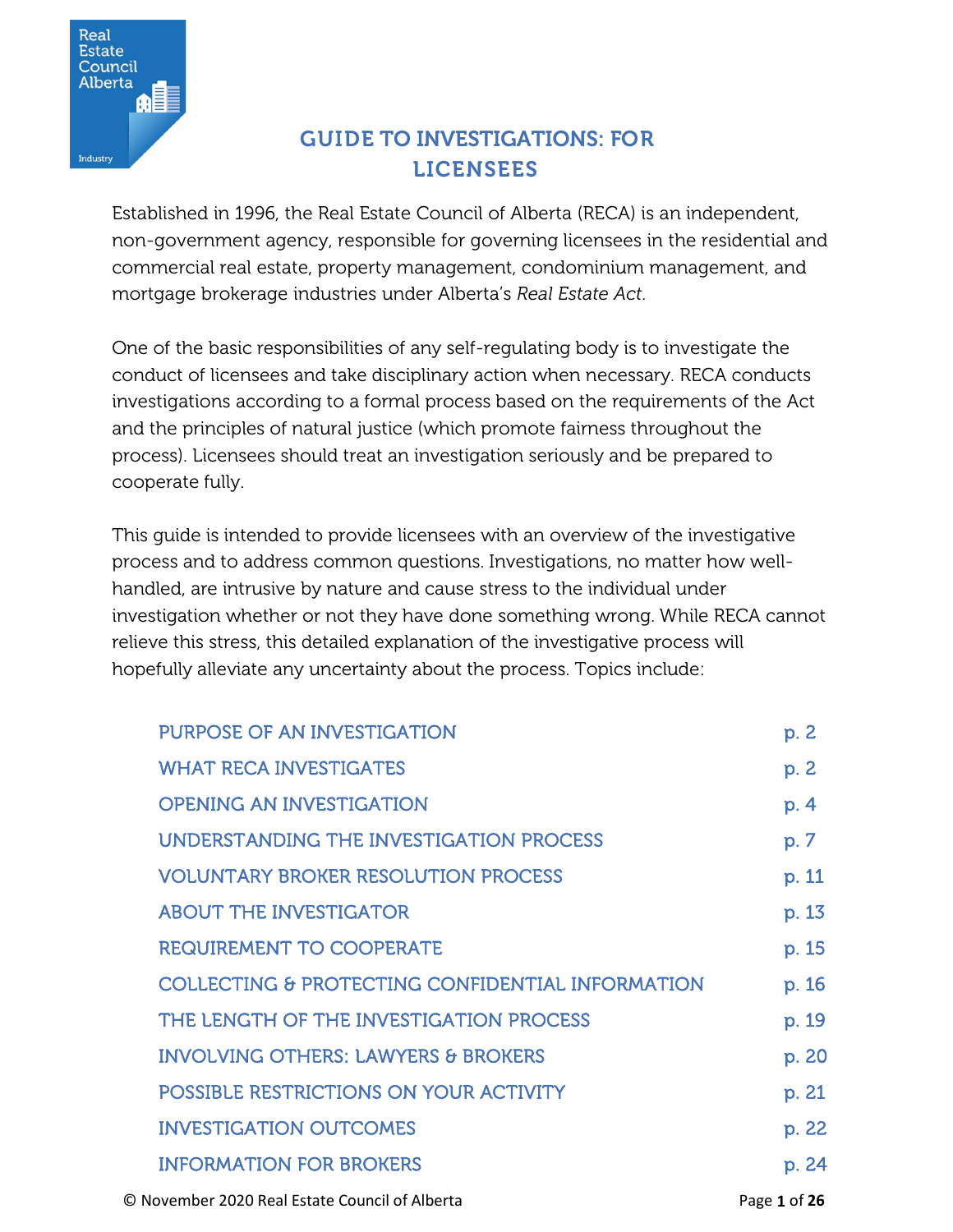#### PURPOSE OF AN INVESTIGATION

RECA's investigation process has three main objectives:

- 1. to gather all relevant information to enable the Registrar and hearing panels to make an informed decision on the facts of the matter under investigation
- 2. to treat all parties courteously, fairly, impartially and according to the rules of administrative law
- 3. to gather information efficiently

### WHAT RECA INVESTIGATES

RECA investigates conduct that appears to:

- be in breach of the *Real Estate Act* or *Real Estate A*ct Rules
- be contrary to the standards of practice expected of a licensee
- demonstrate incompetence, recklessness or intent
- put consumers or other licensees at risk
- undermine public confidence in the industry, harm the integrity of the industry or bring the industry into disrepute

These issues are referred to as 'conduct deserving of sanction.'

# How does RECA determine whether 'conduct deserving of sanction' has occurred?

RECA carries out an investigation to gather evidence to help determine if a licensee's conduct is deserving of sanction. Assessment of conduct is based on the facts and circumstances at the time of the conduct.

RECA will also attempt to determine whether there are aggravating and mitigating factors that need to be taken into consideration by the Registrar or hearing panels. Some examples of aggravating and mitigating factors are as follows: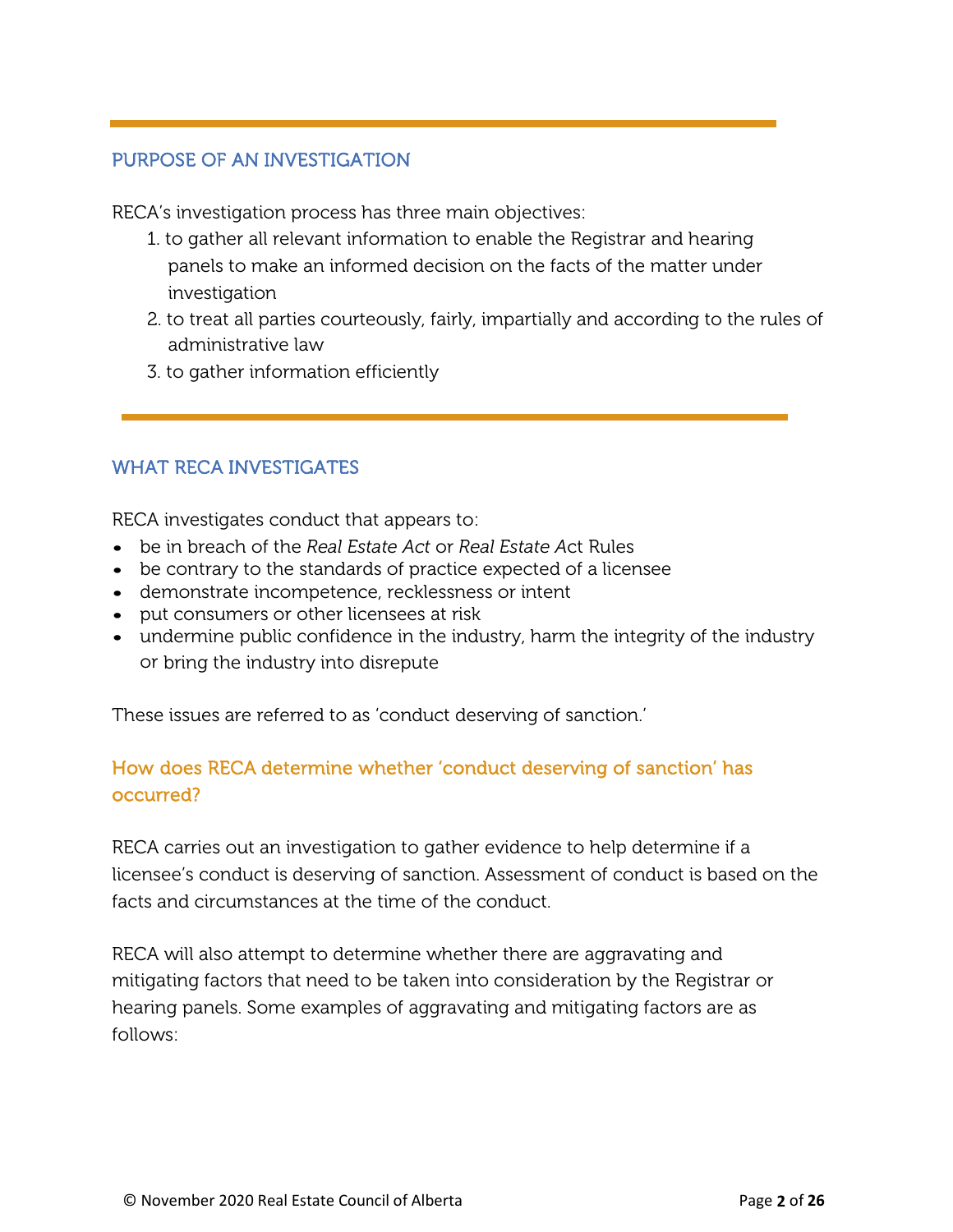#### • The licensee's intentions.

*For example, it would be an aggravating factor for a licensee to intentionally fail to disclose a defect to a client in order to profit from the transaction.*

• The licensee's cooperation during the investigation.

*For example, it would be a mitigating factor if the licensee acknowledged the conduct and took responsibility for it. Conversely, it would be an aggravating factor if a licensee attempted to hide the conduct or provided false information during the investigation. Providing false information during the investigation also constitutes conduct deserving of sanction.*

## • The significance of the consequences for any particular breach of legislation.

*For example, if the breach was technical in nature and it did not impact the transaction it would be considered a mitigating factor. A breach that results in a collapsed transaction or disadvantages a party to a transaction would be considered an aggravating factor.*

#### • The harm to the integrity of the industry or member of the public.

*For example, conduct that significantly harmed the public or the integrity of the industry would be considered an aggravating factor.*

There are many types of aggravating and mitigating factors and this list is meant to only provide some examples.

Some actions you can consider doing include:

- Acknowledging any misconduct;
- Expressing regret for any misconduct;
- Signing up for a course that helps you gain a better understanding of your obligations and how to comply with them;
- Changing your procedures to ensure compliance in the future;
- Attempting to rectify any harm created by any misconduct.

HINT: If you have just been advised that an investigation has been commenced into your conduct and you realize you have committed conduct deserving of sanction, take action to mitigate the conduct.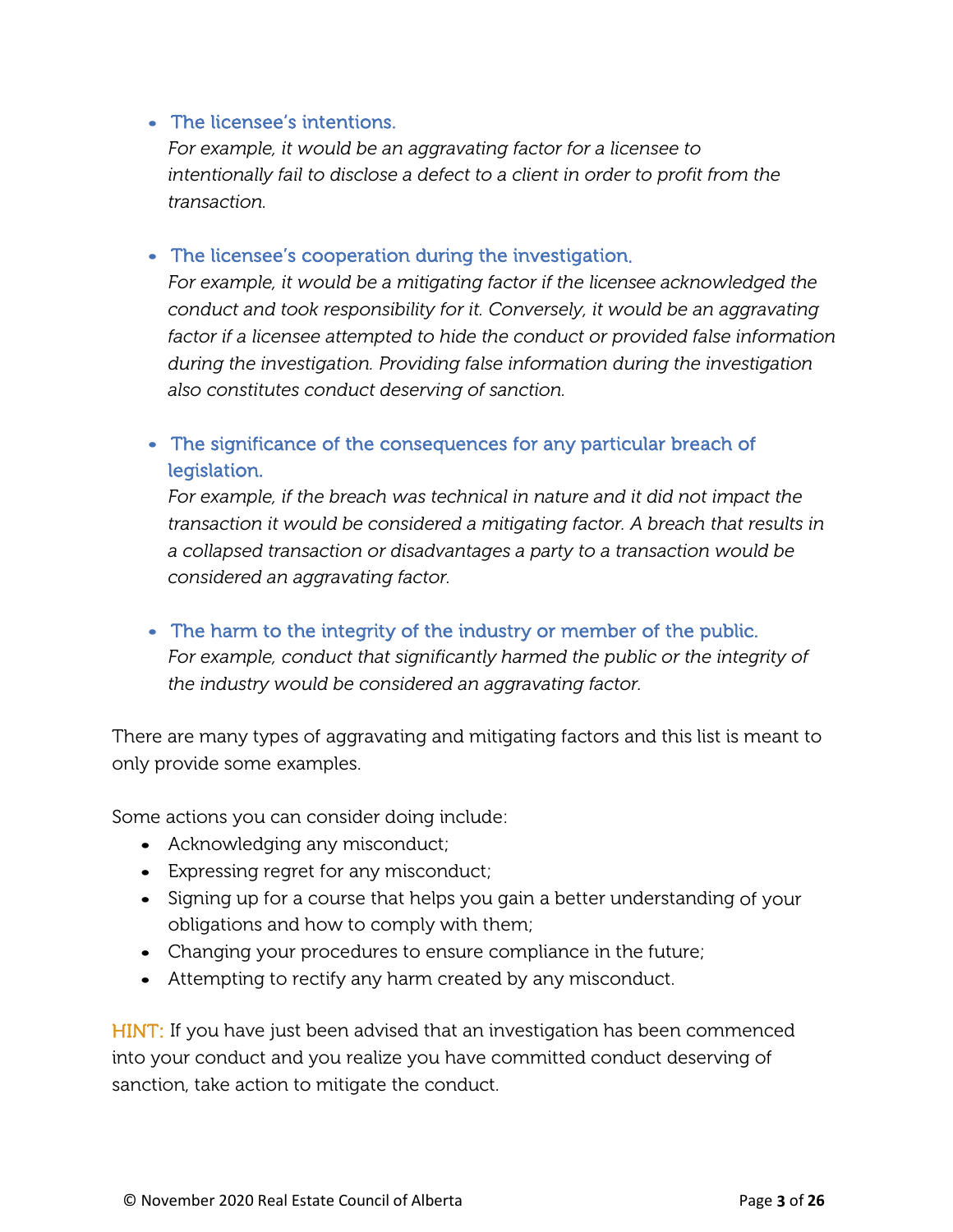### What is NOT considered 'conduct deserving of sanction'?

Isolated, trivial or technical breaches of the standards of business practice devoid of significant consequences may not be considered conduct deserving of sanction.

### OPENING AN INVESTIGATION

#### What triggers an investigation?

An investigation is initiated when the Registrar receives:

- a written complaint involving a licensee related to their responsibilities as a licensee; or,
- information that the conduct of a licensee may be in breach of the *Real Estate* Act or *Real Estate Act* Rules

## Do all complaints or all information received result in the commencement of an investigation?

No, several criteria must be met before an investigation is initiated. The most important are:

- The matter must fall under the RECA's jurisdiction (i.e., it must concern a breach of the *Real Estate Act* or *Real Estate A*ct Rules);
- The licensee giving rise to the conduct must be identified; and,
- There must be evidence that indicates that the licensee was possibly involved in conduct deserving of sanction. In other words the conduct complained of, if proven to be true, must be a breach of the *Real Estate Act* or the *Real Estate A*ct Rules.

The complaint is likely to be refused when:

- the conduct complained of does not constitute conduct deserving of sanction. *For example, the conduct in question is the result of a licensee following the lawful direction of his or her client*
- the complaint is anonymous, and no objective, verifiable evidence is provided
- the complaint is simply a suspicion
- the complaint is frivolous or vexatious
- no licensee is identified
- the conduct complained of is outside of RECA's jurisdiction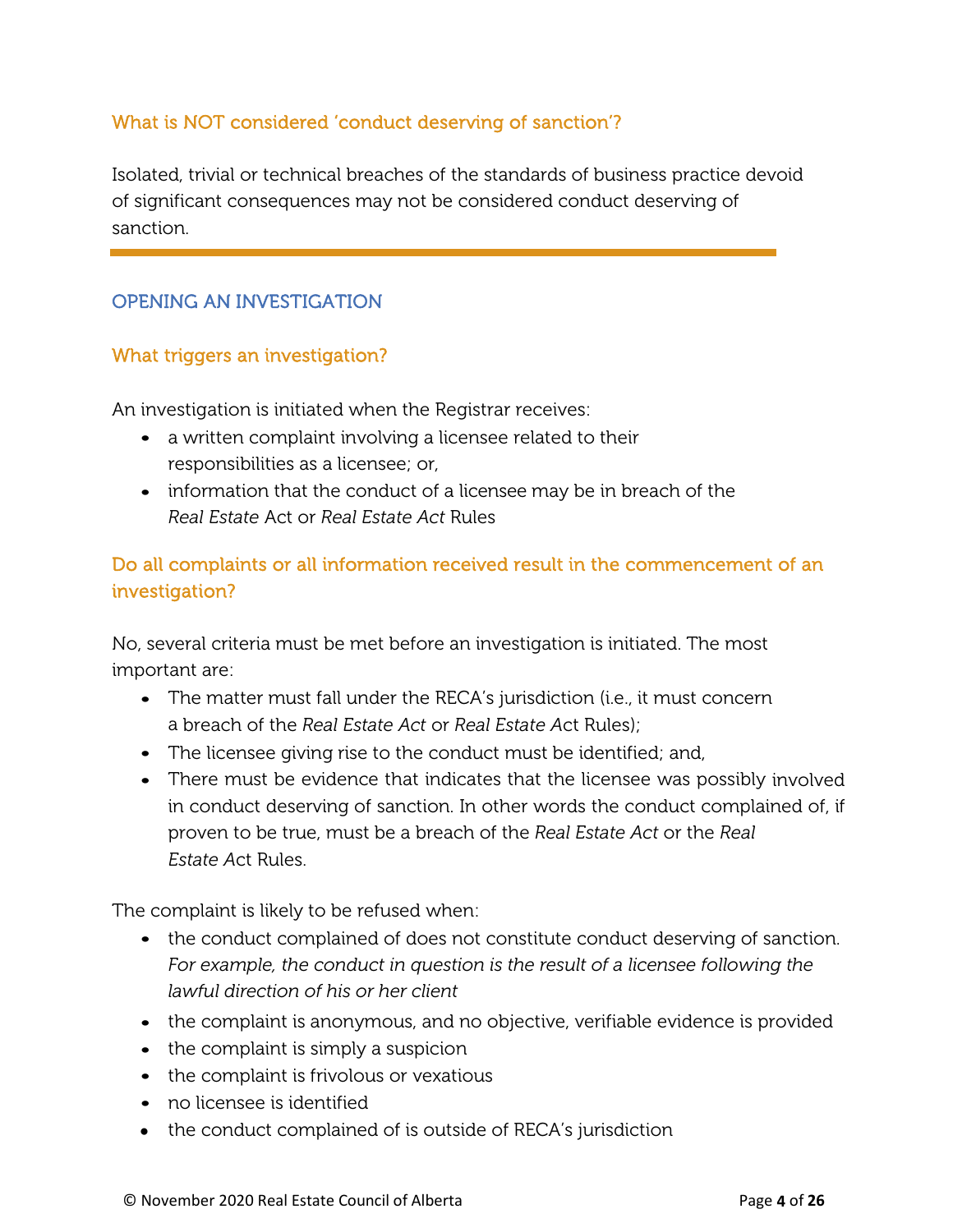# What if the complaint is being handled by an industry association - local board or provincial or national association?

Licensee's sometimes have concerns about "double jeopardy." However, this term is not applicable to RECA's investigation process. It refers to a person being prosecuted twice for the same crime by the same court.

A single situation or event may trigger a review from several different perspectives. For example, one event may trigger:

- civil proceedings
- proceedings by another regulatory body or government agency
- criminal proceedings
- conduct proceedings under the *Real Estate Act*
- proceedings by an industry association (e.g., real estate board)

RECA is concerned with possible breaches of the *Real Estate Act* and *Real Estate Act*  Rules, while an industry association may wish to determine whether a professional met the standards required of its members. Some duplication may exist as some types of conduct will give rise to conduct deserving of sanction and breaches of industry association rules or standards of practice.

# Why does RECA need to investigate a complaint that is already being dealt with by another organization?

Just because a matter has been or is being dealt with in another forum does not mean there is no need for RECA to initiate an investigation.

For example, consider a case in which a real estate licensee makes an error in calculating square footage:

- civil action may determine the extent of liability and/or damages;
- if the licensee belongs to a real estate board, that board may review the matter based on its member standards; and,
- RECA may commence an investigation to determine whether the error was intentional or due to recklessness or incompetence, any of which may merit disciplinary action under the *Real Estate Act*.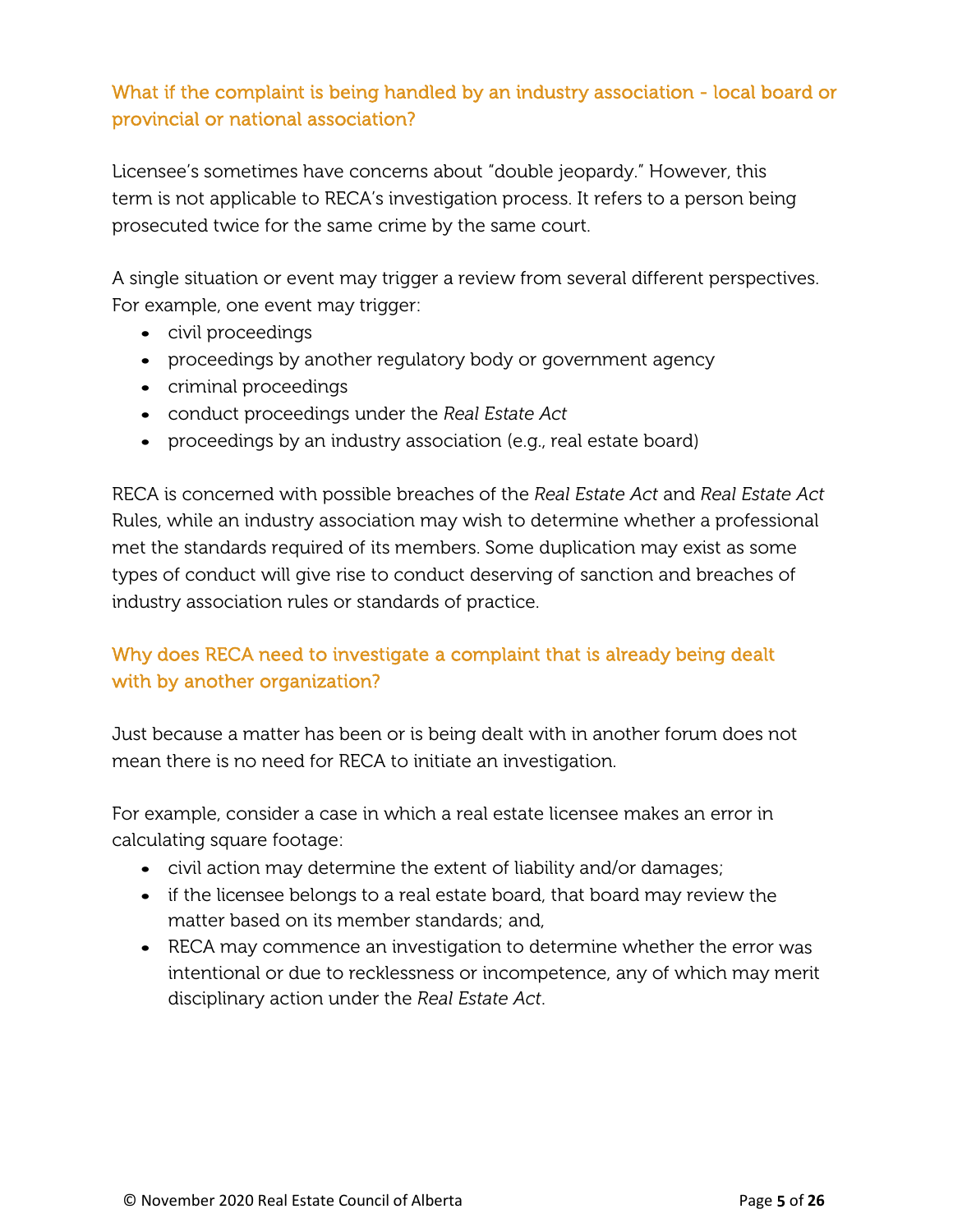Proceedings initiated by an industry association or other regulatory body do not duplicate or interfere with a RECA investigation. The courts, industry associations or other regulatory bodies do not have the legal responsibility RECA has to determine whether conduct complies with the *Real Estate Act*. The courts may consider the *Real Estate Act*, but only insofar as the conduct may relate to civil liability.

#### What if a complainant is suing me?

While complainants pursue civil proceedings and conduct proceedings for legitimate reasons, there are some complainants who will file complaints with RECA in the belief that doing so will advance their civil proceedings. RECA has taken steps to prevent complainants from unfairly using RECA's investigation and disciplinary processes for civil purposes. Some of the steps taken are as follows:

- 1. RECA will not commence investigations regarding issues that are entirely civil disputes.
- 2. RECA will only investigate the matter if there is an alleged breach of the *Real Estate Act* or *Real Estate Act* Rules.
- 3. RECA will not provide disclosure of the investigation or any information to the complainant during the investigation process. (Note: the investigation may require showing documents to complainants and other witnesses to obtain their testimony)

Section 38(4) of the *Real Estate Act* allows licensee's to provide complete and truthful statements without concern about civil repercussions. It provides protection to licensees or other persons who are required to provide information during the investigation. The information provided cannot be used or received against the person in any civil proceedings or in a prosecution of an offence under any other *Real Estate Act*.

The complainant/plaintiff must demonstrate their case to the courts and cannot rely on a disciplinary decision by the Registrar or a hearing panel.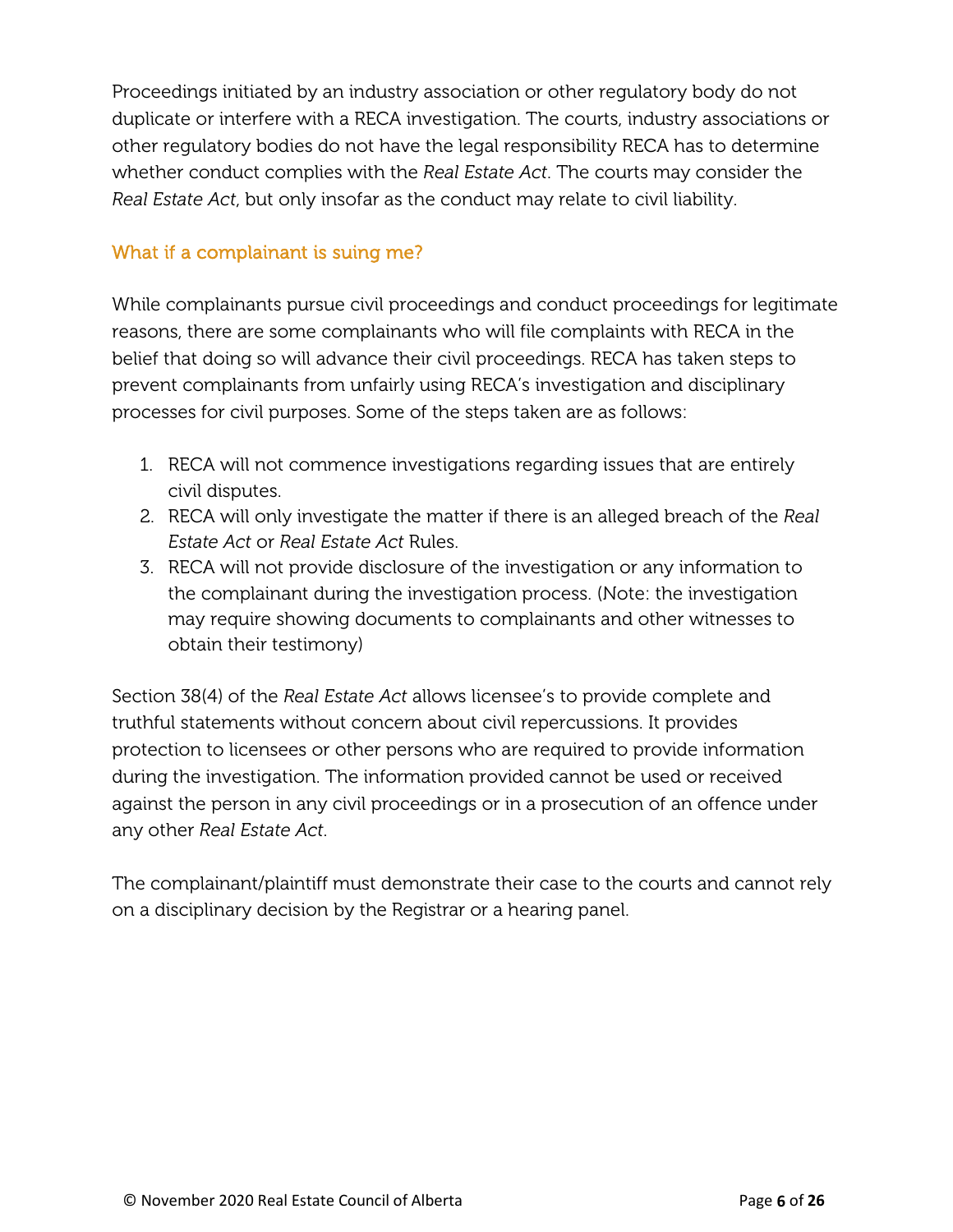### UNDERSTANDING THE INVESTIGATION PROCESS

#### How is an investigation carried out?

- 1. The licensee is provided with either the letter of complaint or enough context to understand the issues of concern to RECA. The licensee is asked to respond to questions in writing and to submit documents as directed.
- 2. The information submitted is reviewed. This review may indicate that:
	- The subject matter of the complaint meets the criteria of RECA's Voluntary Broker Resolution Process. If this is the case, the broker, the associate who is the subject of the investigation, and the complainant, will be notified in writing. If the complaint is resolved to the satisfaction of all parties, the complaint will be withdrawn and the investigation will be closed. If no resolution is achieved, further investigation will be required. Please see the Voluntary Broker Resolution section of this guide for more information on this process (page 11).
	- Further investigation is required. If further investigation is required, the investigator will communicate with the licensee, the complainants, and other relevant witnesses to gather any required evidence. The investigator may interview these parties.
- 3. Once all information is received an investigation report is prepared for the Registrar.
- 4. The Registrar may send the file back requesting further investigation or information.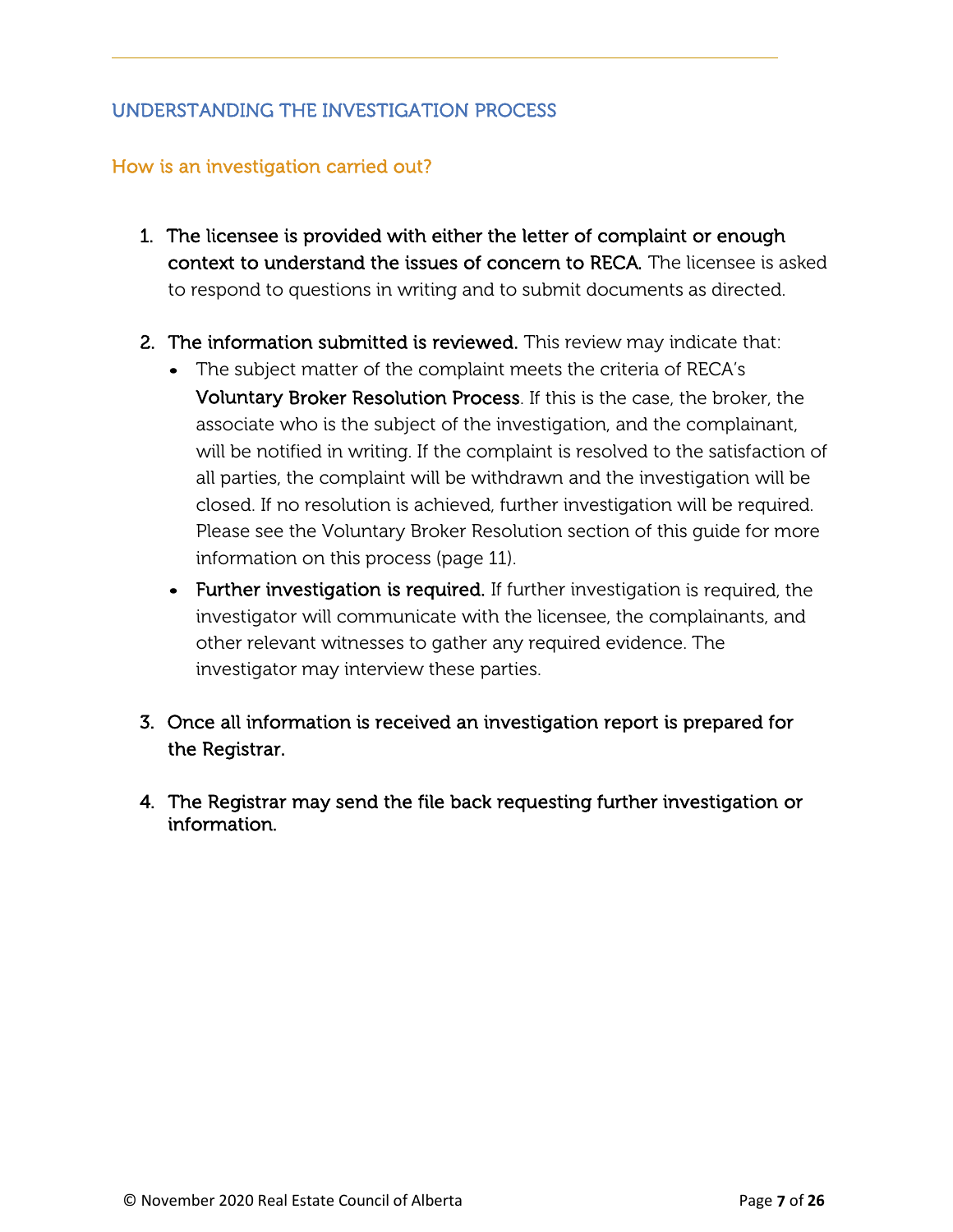### Is the same process followed in each case?

Every effort is made to follow the investigation process (described herein). However, there are some cases where the standard processes cannot be followed because:

- the investigation results from something other than a formal written complaint
- providing the complaint letter to the licensee may jeopardize the integrity of the investigation

In such cases the licensee will receive written notification of the issues and be asked to provide a statement and information concerning the issues under investigation.

## What should I do if I am notified of an investigation?

If you are notified of an investigation, RECA strongly suggests you take the following steps to ensure all relevant information and documents are preserved for the duration of the investigation:

- Compile all the documents requested by the investigator. You may also compile any other documents which contain information relevant to the matter under investigation. Examples of other documents may be daytimers, diaries, notebooks etc.
- Review the documents to refresh your memory.
- Prepare a truthful and complete written statement of events in your own words. If you committed conduct deserving of sanction, examine ways that you can mitigate the circumstances giving rise to the conduct deserving of sanction. If you are planning to take action or have taken action to mitigate the effects of your conduct, include this in your statement, date it, and retain a copy for your reference.
- Submit the statement and the information asked for by the required date.
- Keep all other records that may be relevant (e.g., documents, notes, reports, correspondence, emails, telephone bills, cell phone records, bank statements, copies of cancelled cheques, etc.).

### Can I provide my statement without prejudice?

The term "without prejudice" is often misunderstood. Some people use its plain language meaning to indicate they do not have an unfavorable or preconceived opinion.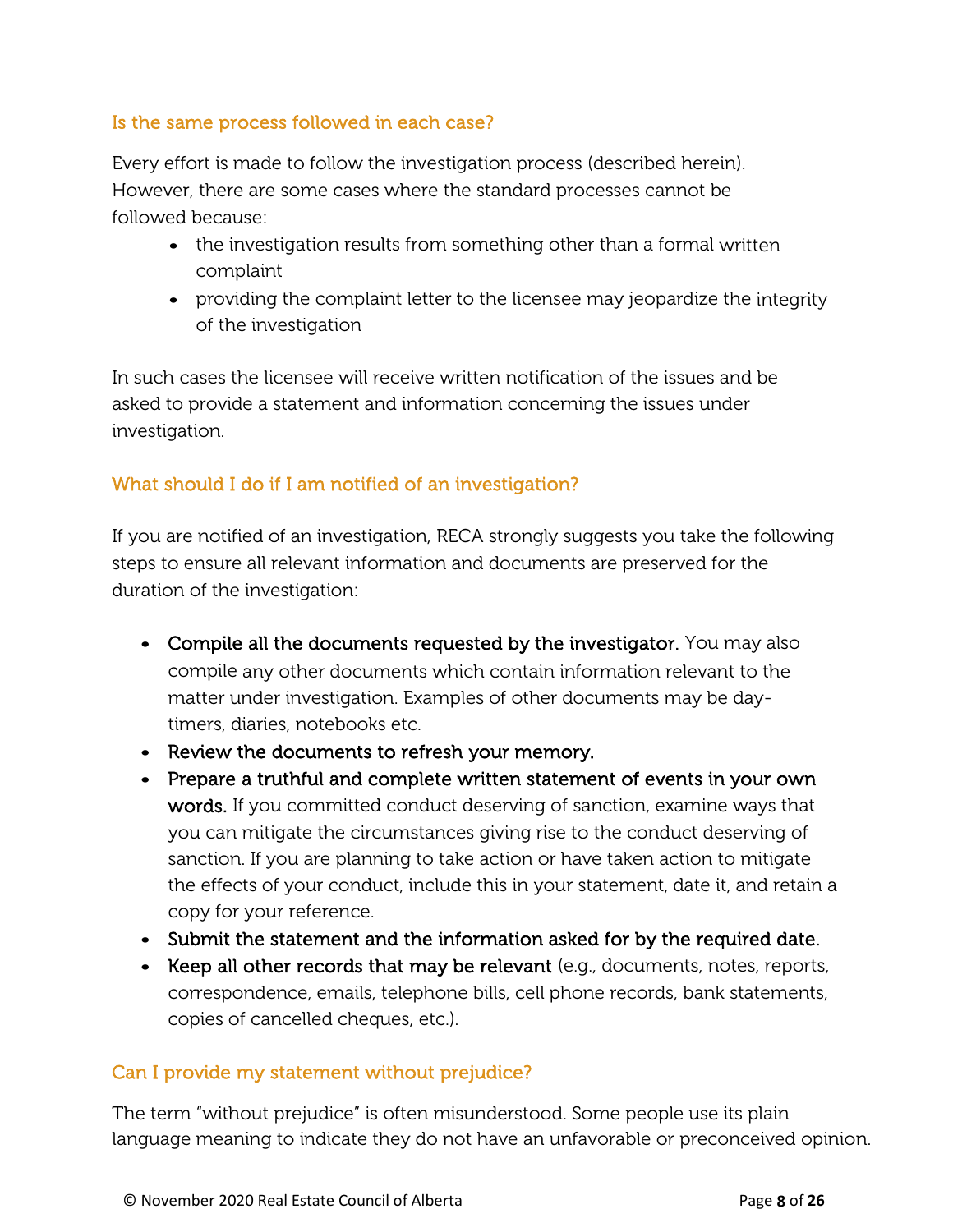However this term has a specific legal meaning. Without prejudice is a legal term for proposing an outcome or resolution and what is discussed cannot be used as evidence or be considered the signatory's last word on the subject matter. As the investigation is about determining the facts, without prejudice statements are inappropriate while the matter is under investigation. During the investigation, without prejudice statements cannot be accepted.

#### Can I request an extension?

If you need an extension, please contact the investigator as soon as possible and provide the reasons for your request. Decisions will be made on a case-by-case basis, but all reasonable requests will be accommodated.

#### How will the investigator communicate with me?

All correspondence will be emailed or mailed to your contact information you have provided RECA. All letters sent to you will be copied to your current broker (or brokers if you have more than one class of licence) and to the broker at the time of the events.

The investigator may also communicate with you over the telephone. The investigator may also request you attend an interview.

### Will the investigation only address issues raised in the complaint?

Sometimes an investigation will uncover matters that were not specifically raised by the complaint.

These may include:

- If a minor issue is discovered during the course of an investigation (e.g., an unapproved AKA name appears on your business card) it may be addressed in a discussion with you;
- For more significant concerns an Advisory Note may be issued. An Advisory Note is a constructive and educational method of handling conduct that is not in accordance with the *Real Estate Act* or Rules. A letter is sent to the broker and associate alerting them of the issue and providing an educational opportunity to learn from the conduct;
- If the ancillary issue is serious (e.g., fraud) RECA will notify the licensee of the issue and the matter will be investigated.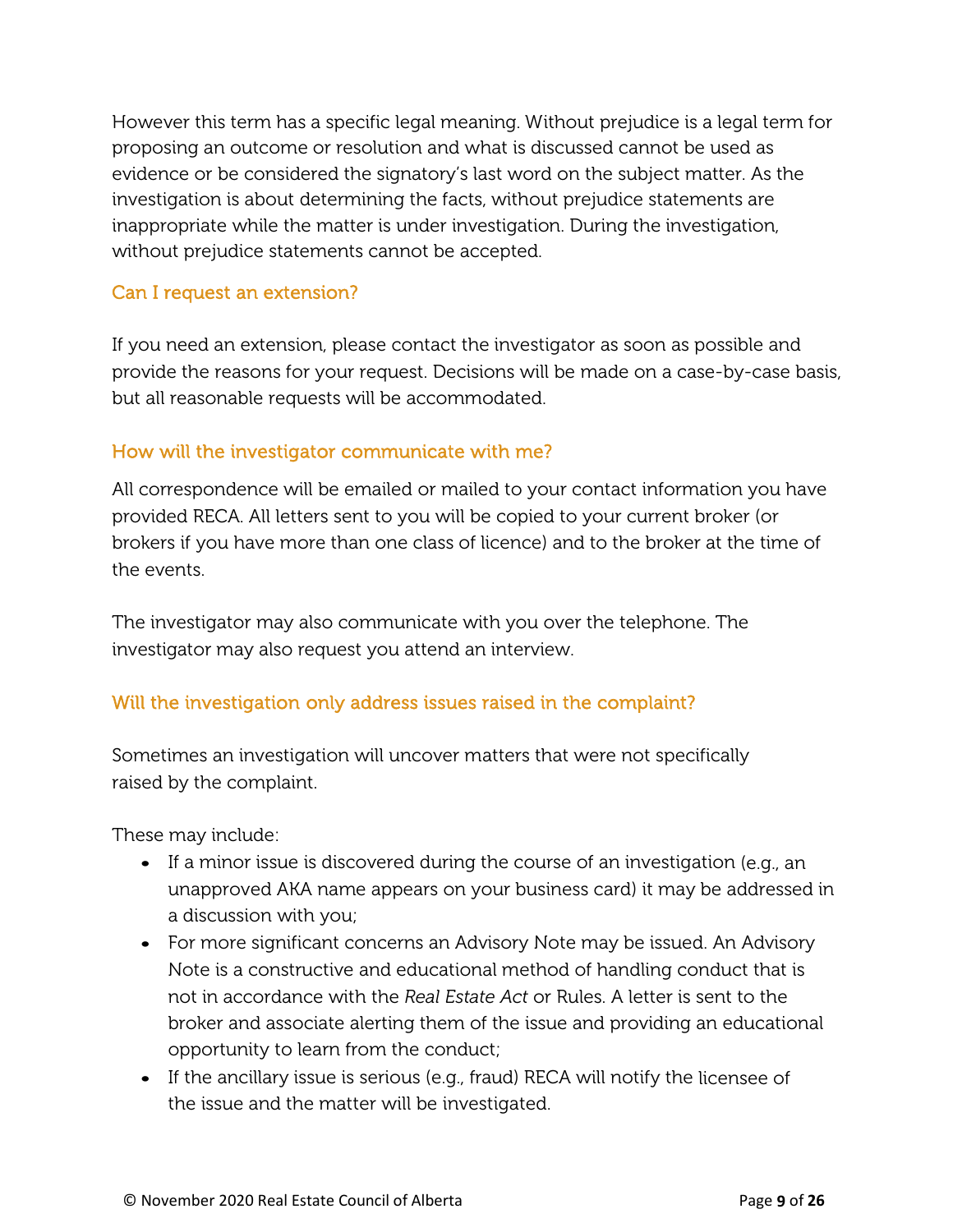#### Will my conversations with the investigator be recorded?

RECA electronically records all interviews, whether in person or by telephone, to ensure the integrity of the investigation by providing an actual record of what was said rather than relying on an interpretation of what was said. Recording interviews is also a means of ensuring quality and ensuring an investigation is conducted in accordance with RECA's policies and procedures. Section 38(2) of the *Real Estate Act* allows RECA to record conversations without consent.

Recording conversations is beneficial to:

- Licensees because it provides a record of exactly what was said. It is not subject to interpretation. It also provides the licensee with an exact record of what was said by other witnesses during the disclosure process.
- RECA administrators because it helps ensure that proper processes are followed
- Hearing panels because it provides a record of exactly what was said and the process used to elicit testimony
- RECA Investigators because it may help safeguard against unwarranted complaints

### Where does the investigator gather information?

The investigation gathers information from a variety of sources depending on circumstances and availability. In most investigations, information is initially gathered from the complainant, licensee, broker, or other licensees or witnesses.

Information is also gathered from the Land Titles Office, corporate registries, lenders, municipalities, banks, phone companies, etc.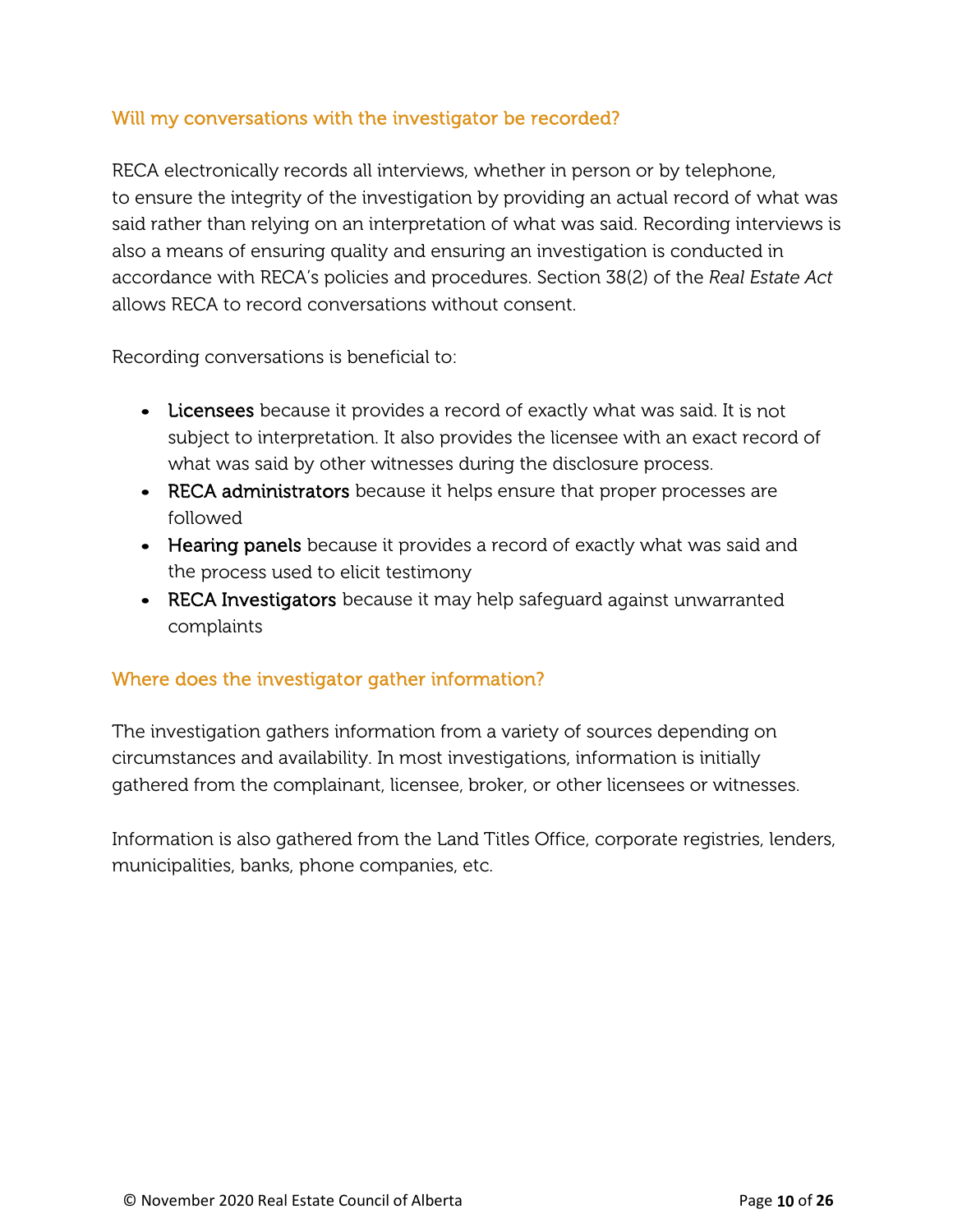#### Will I receive copies of all the information gathered during the Investigation?

It depends on the decision of the Registrar at the conclusion of the investigation.

If the matter is not referred to a hearing panel, RECA is not under any legal obligation to disclose information gathered during an investigation. However, some information may already have been disclosed to you when the investigation was opened (i.e. copy of the complaint).

If, at the conclusion of an investigation, the Registrar refers the matter to a hearing panel, RECA will provide disclosure to the licensee.

If the Registrar issues a Letter of Reprimand or an Administrative Penalty, disclosure will be provided upon appeal.

### VOLUNTARY BROKER RESOLUTION PROCESS

Investigations into matters of a minor nature may be referred to the Voluntary Broker Resolution Process. This process is voluntary. All parties, i.e. the complainant, the licensee subject to the investigation and the broker at the time of the events, must agree to participate in writing. This process is a type of complaint resolution process managed by the broker. If the complaint is resolved, it results in the complaint being withdrawn and the investigation is closed.

For information on how the **Voluntary Broker Resolution** Process works.

For more information for brokers, review the **Guide to the Voluntary Broker Resolution Process**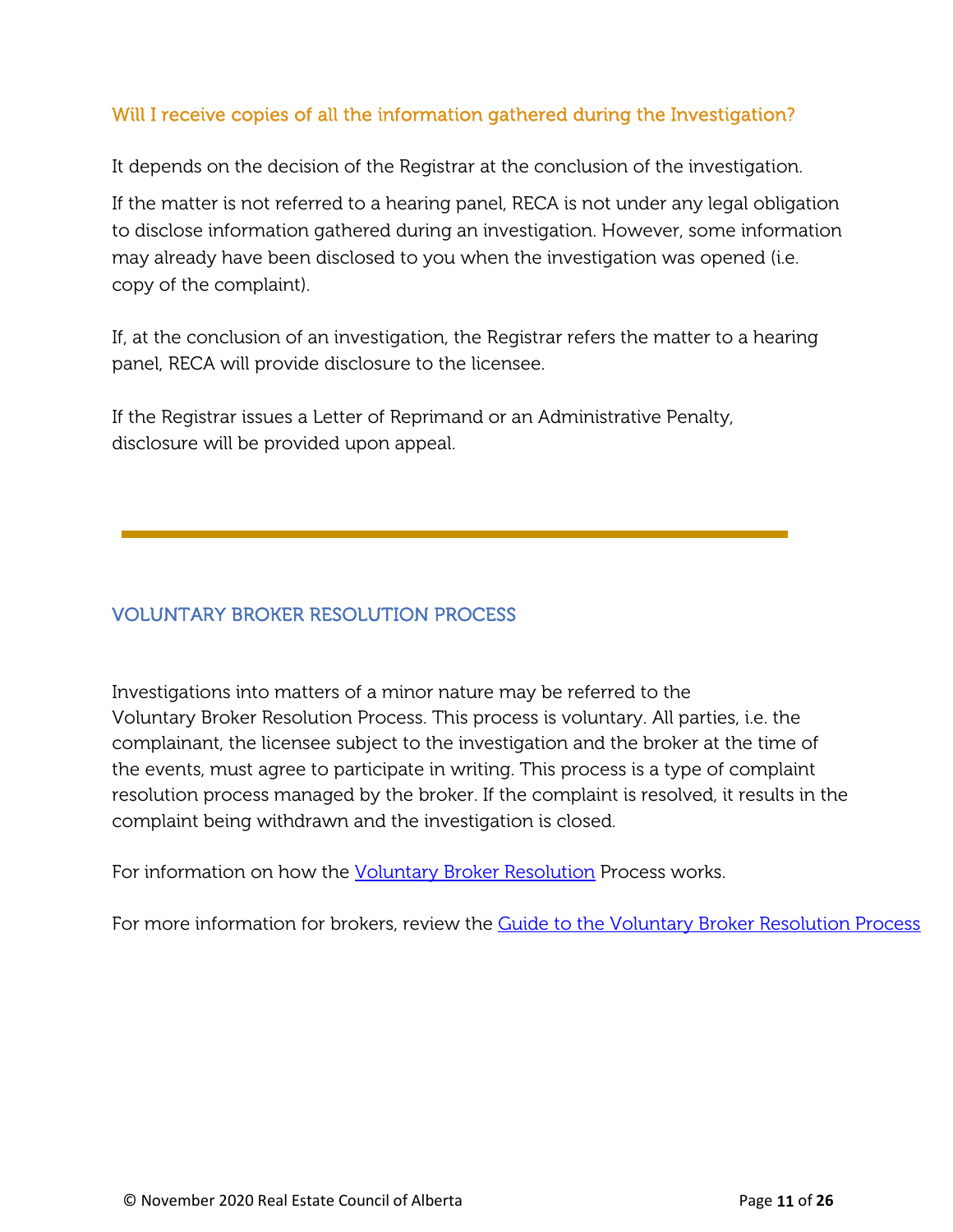## Why does RECA choose to resolve some complaints through the Voluntary Broker Resolution Process?

This process is beneficial to licensees who are the subject of an investigation, to complainants, to brokers and to RECA.

#### Benefits to the licensees who are subject of an investigation are:

- eliminates the intrusiveness and time expenditures of further investigation
- provides an opportunity to avoid the possibility of a sanction
- provides an opportunity to mend the relationship with the complainant
- allows for participation in the process and resolution
- allows for the opportunity to review their practices, identify mistakes or areas where improvement is warranted
- resolution of the complaint will likely be timelier

#### Benefits to the complainant are:

- allows for the complainant's concerns to be heard and potentially satisfied
- allows for the complainant's participation in the process and for an acceptable resolution (while pursuing the complaint may bring about discipline it does not necessarily address their concerns);
- resolution to their complaint will be timelier.

#### Benefits to brokers are:

- provides an opportunity to mend the brokerage's relationship with the complainant
- creates the opportunity to identify deficiencies in the brokerage's practices and to make improvements
- creates the opportunity to instruct or mentor the licensee
- allows brokers to set the process and to achieve an acceptable resolution
- helps fulfill his or her broker responsibilities.

#### Benefits to RECA are:

- the complainant's concerns are satisfied
- licensees will self-identify areas where improvement is required
- licensees are afforded an opportunity to resolve their differences with the member of the public constructively;
- promotes the industry's professionalism;
- RECA resources can be allocated to more serious matters.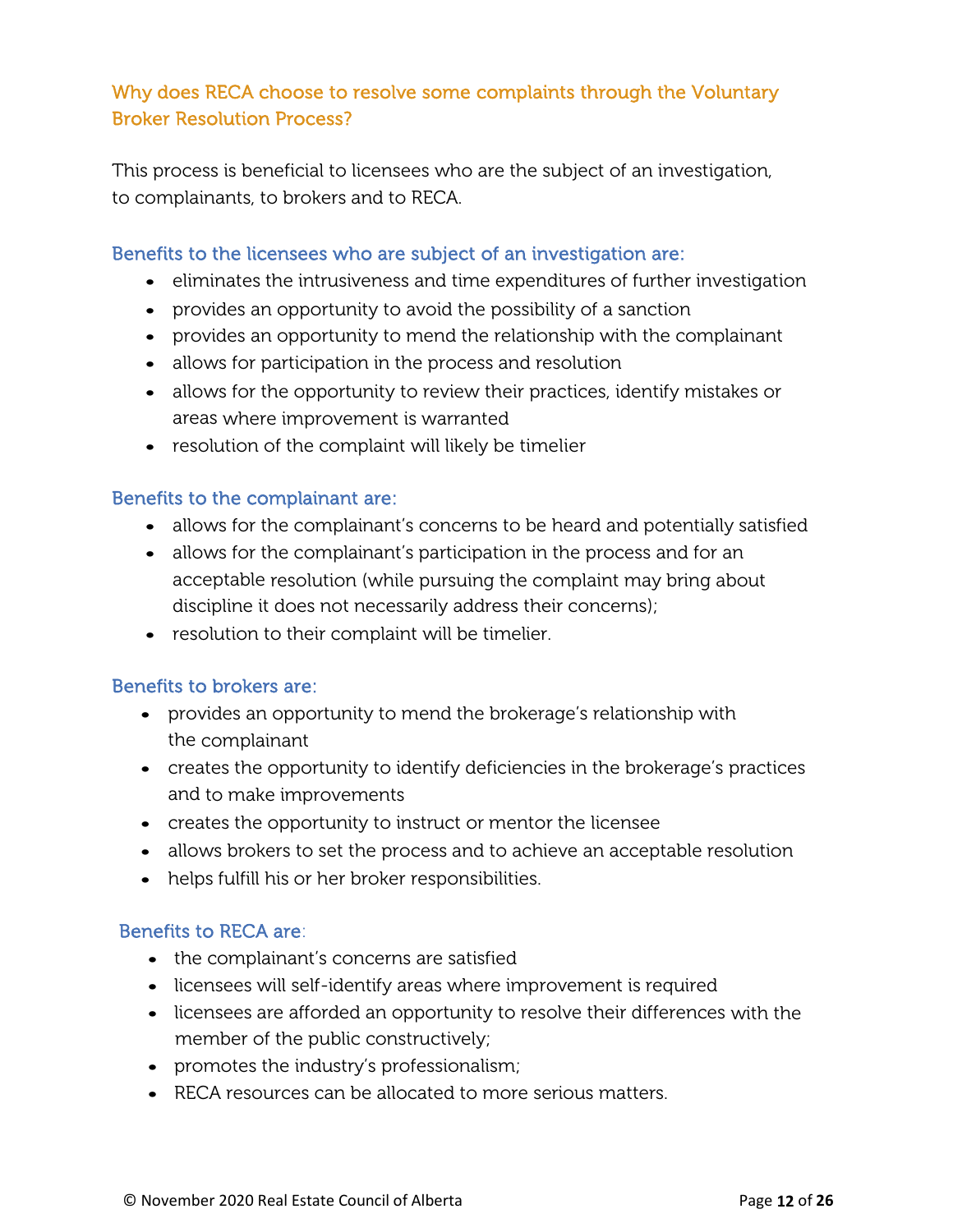**HINT:** Usually a licensee's greatest concern with the discipline process is that discipline will become public and it may impact their reputation with the general public. As result, licensees under investigation ought to make reasonable efforts to make the Voluntary Broker Resolution Process work whenever possible. If the complaint is resolved through the Voluntary Broker Resolution process, the complaint is withdrawn and the investigation is terminated.

# ABOUT THE INVESIGATOR

#### What powers do investigators have?

Under the *Real Estate Act* investigators appointed by the Registrar may:

- demand the answer to any relevant questions and to record the responses;
- demand the production of any books, documents or records that are relevant to the investigation, and to make copies of anything produced; and,
- look into matters that may be private but are relevant to the matter under investigation. (e.g., personal bank records in relation to missing trust funds).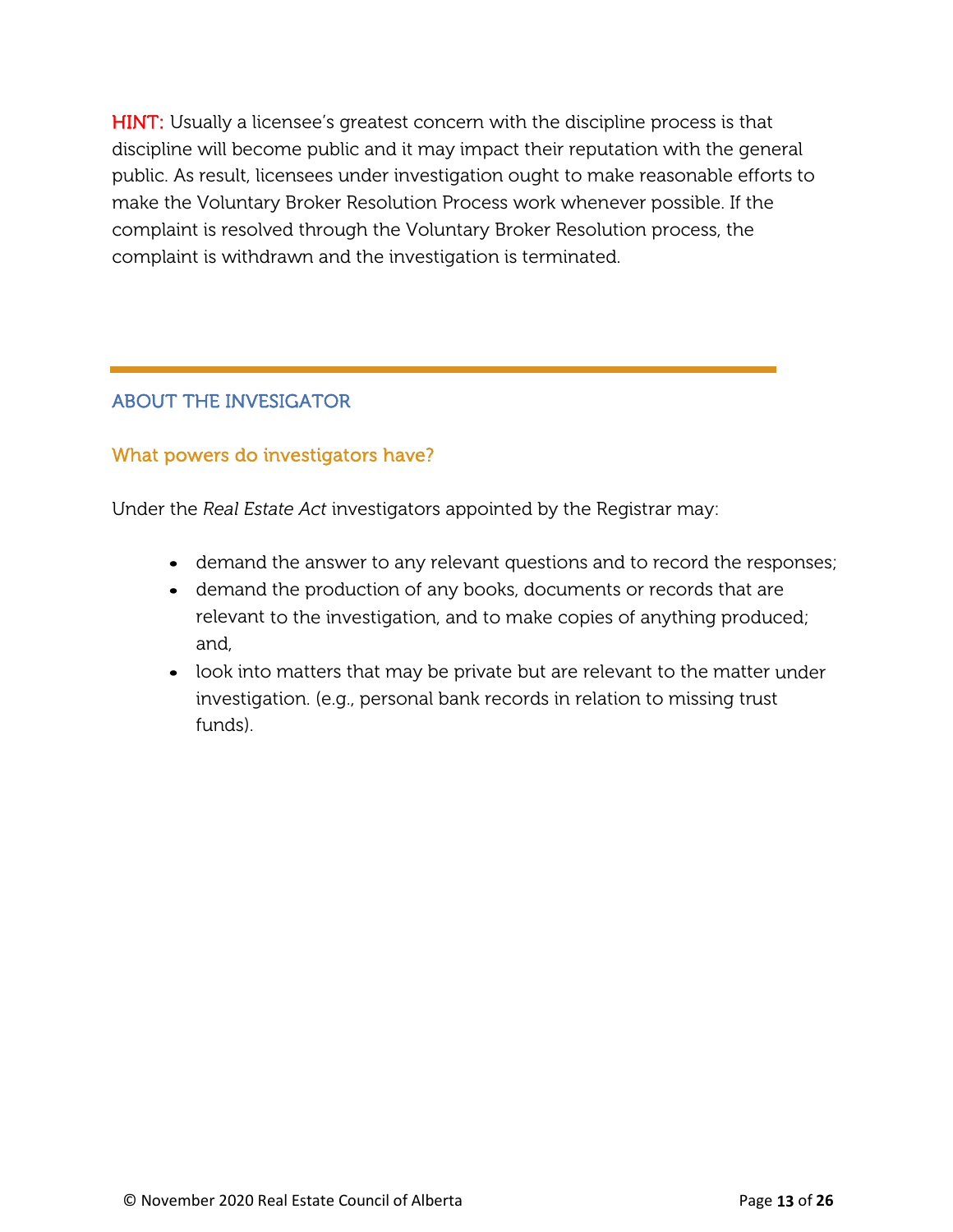#### What responsibilities do investigators have?

Investigators must carry out their duties in accordance with the legislative requirements, the principles of natural justice and administrative law, and RECA's investigative policies and procedures.

Investigators must:

- gather all relevant facts carefully, fairly, impartially and objectively. This includes verifying information that is gathered. *For example, if a licensee tells the investigator they were out of town on a particular day, the investigator may request proof (such as receipts, cell phone records, etc.). Requesting further information as proof is not an indication the investigator does not believe the source. It is the investigator's duty to determine the accuracy of the information gathered.*
- be courteous and professional.
- comply with the legislation and the principles of natural justice. This includes providing the licensee with a description of the issues under investigation and an opportunity to respond and offer evidence.
- allow for the presence of legal counsel or broker. For more information see the Involving Others: Lawyers and Brokers section of this guide (Page 23).
- be objective in gathering and reporting evidence. Throughout the investigation process, investigators must assess the direction of the investigation by evaluating the information on hand and remaining openminded about issues and options in order to determine whether additional review steps are required. *The courts have held that the personal views of the investigator would indicate bias only if the investigator has "a mind so closed that any submissions would be futile."*
- Report the facts they gather to the Registrar fully and objectively.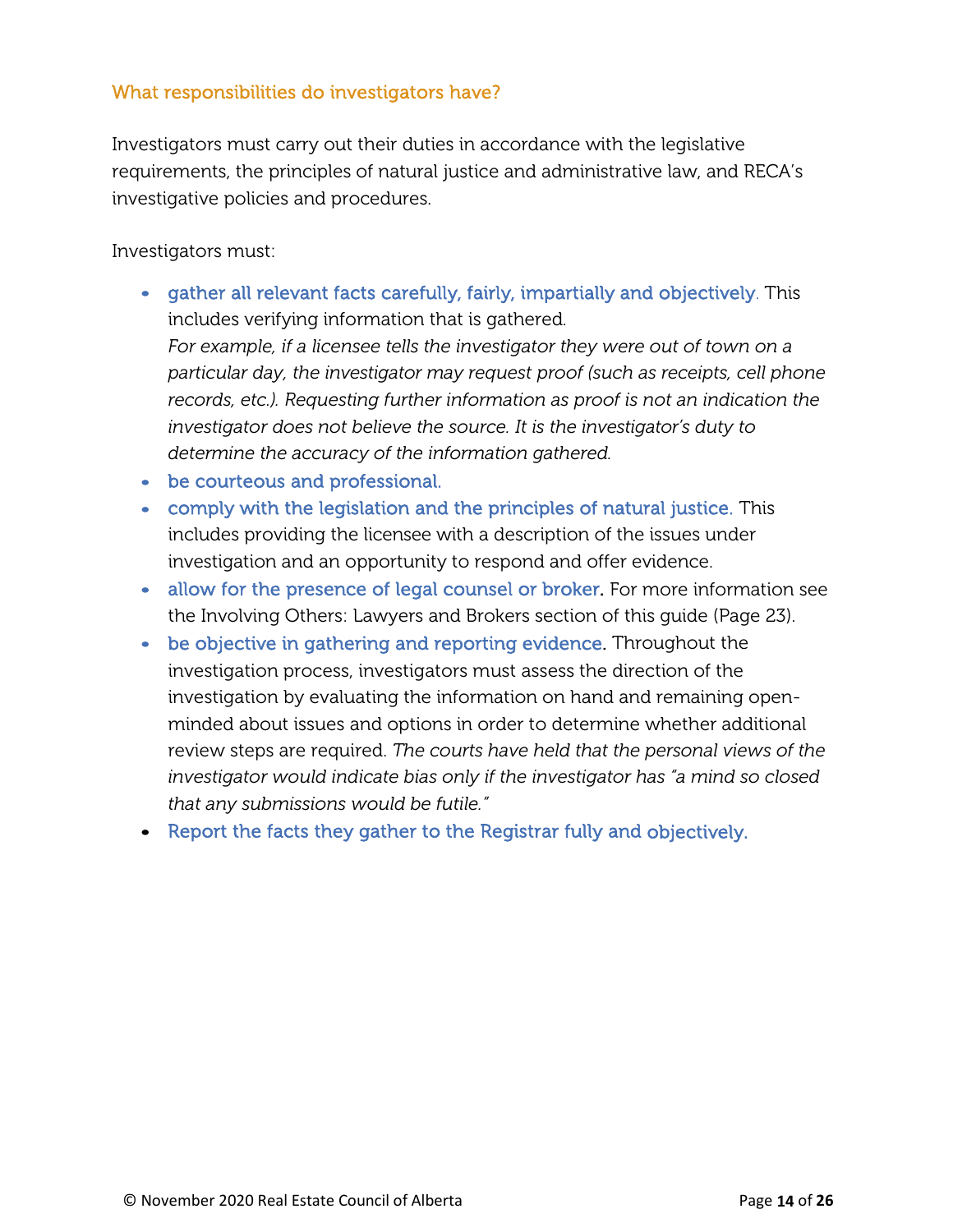#### Who are RECA's investigators?

RECA has a well-balanced investigative team. RECA's investigators are impartial fact finders that are appointed by the Registrar.

Specialized training ensures all investigators have a high level of industry knowledge and investigative skills.

Many investigators have a background in the industry or law enforcement. Some investigators hold designations as National Certified Investigators, Certified Fraud Examiners, and Certified Financial Crime Specialists.

#### Can I complain about an investigator's conduct?

Investigators must comply with the legislative requirements and with RECA's policies and procedures. If you have concerns about the conduct of an investigator, address them in writing to the Investigations Manager.

### REQUIREMENT TO COOPERATE

#### Do I have to cooperate with the investigation? (Section 38(4) of Real Estate Act)

Yes. While investigators will take into account serious personal issues when scheduling interviews and setting deadlines for the submission of documents and responses, licensees are required to cooperate with the investigation. Cooperation means providing truthful, complete responses in a prompt and constructive manner. Cooperating with the investigation also means making yourself available to the investigator returning phone calls, attending interviews, recalling information to the best of your ability and producing documents or other information that the investigator requests.

Cooperating also means treating investigators with respect. Yelling, making derogatory comments and swearing at investigators are also considered a form of non-cooperation.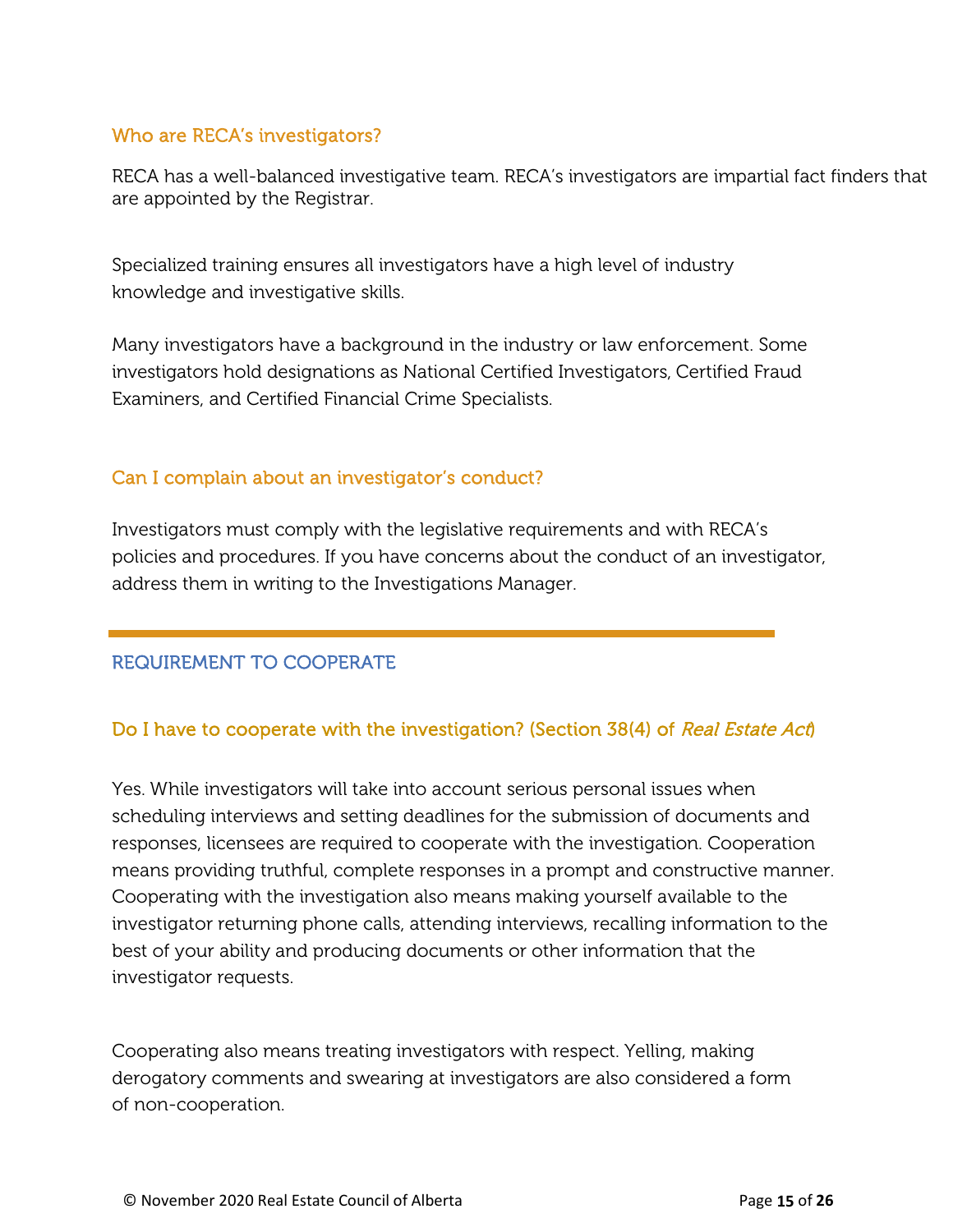In addition to a licensee's obligation to cooperate under the *Real Estate Act*, the courts have held those who become professionals of a regulated industry give implicit consent to the investigation of their conduct, which may include providing personal information. Sometimes an investigator may need to request copies of cell phone records or bank statements that are held jointly with a spouse or business partner. If these items are requested by the investigator they must be provided in an unaltered form, even though they are held jointly with another person who may not be related to the investigation. This information is only used for purposes related to the investigation.

The consequences for failing to cooperate (e.g. not being truthful or not providing all of the information requested by the investigator) can be significant. Failing to cooperate may result in:

- the licensee's licence being suspended under section 38(4.2) of the *Real Estate Act* until the licensee has cooperated fully;
- the investigation being expanded to include non-cooperation issues or in a new investigation being commenced;
- administrative penalties up to \$25,000;
- hearing panel licence suspensions or cancellations.

RECA has had cases where ultimately it was determined there was no evidence of conduct deserving of sanction but the licensee's failure to cooperate during the investigation resulted in sanction.

If cooperation is still not attained through these processes, the Registrar may make a production order under section 83.2 of the *Real Estate Act* and have the order enforced through the courts.

# COLLECTING INFORMATION & PROTECTING CONFIDENTIALITY

Confidential information is maintained in accordance with RECA's Privacy Policy, Practices and Procedures.

### Who decides if a document or other evidence is relevant?

Ultimately, relevance is determined by a hearing panel, appeal panel or the courts. However, in practical terms, during the investigation process, evidence must be produced before the Registrar can decide if it is relevant to the issues being examined. For example, if the matter under investigation involves undisclosed

© November 2020 Real Estate Council of Alberta Page **16** of **26**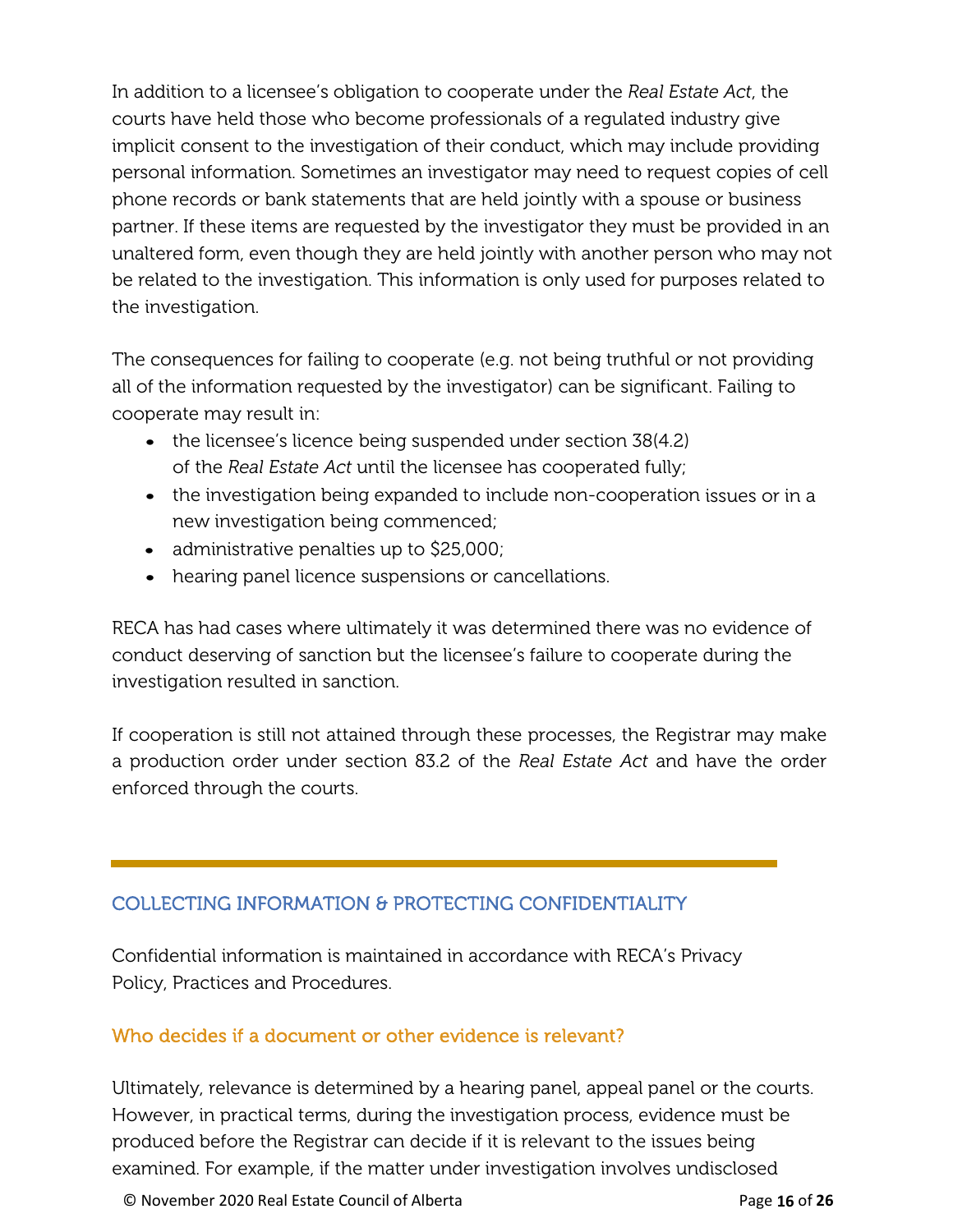profits from a party to a real estate trade, personal bank records may be required to determine whether the payments were received. You are required to produce this information as part of your obligation to cooperate with the investigation.

#### Is information gathered during an investigation confidential?

Investigators share information only as far as the investigation process requires and the law permits.

- In most cases, licensees receive a copy of the complaint that led to the investigation;
- Certain information or documents may be shared with witnesses in order to confirm its accuracy or to obtain their statements and evidence in relation to that information;
- If a matter that has been investigated goes to a hearing or a prosecution, full disclosure is required and all information may become public;
- As a professional body, RECA has a responsibility to ensure that any Criminal Code breaches that come to the attention of RECA are reported to the police. Additionally, if the Registrar is of the opinion that the evidence suggests criminal activity or the breach of other laws, the Registrar may file the information with the appropriate law enforcement body;
- Unless legally required by court order, statute or by other legal requirement, RECA will not produce the investigation file created under Part 3 of the *Real Estate Act* to a complainant. Under the *Real Estate Act*, the purpose of collection of information in an investigation created under Part 3 of the *Real Estate Act* is for use in accordance with *Real Estate Act* requirements and is not for use by the complainants and licensee in civil proceedings.

for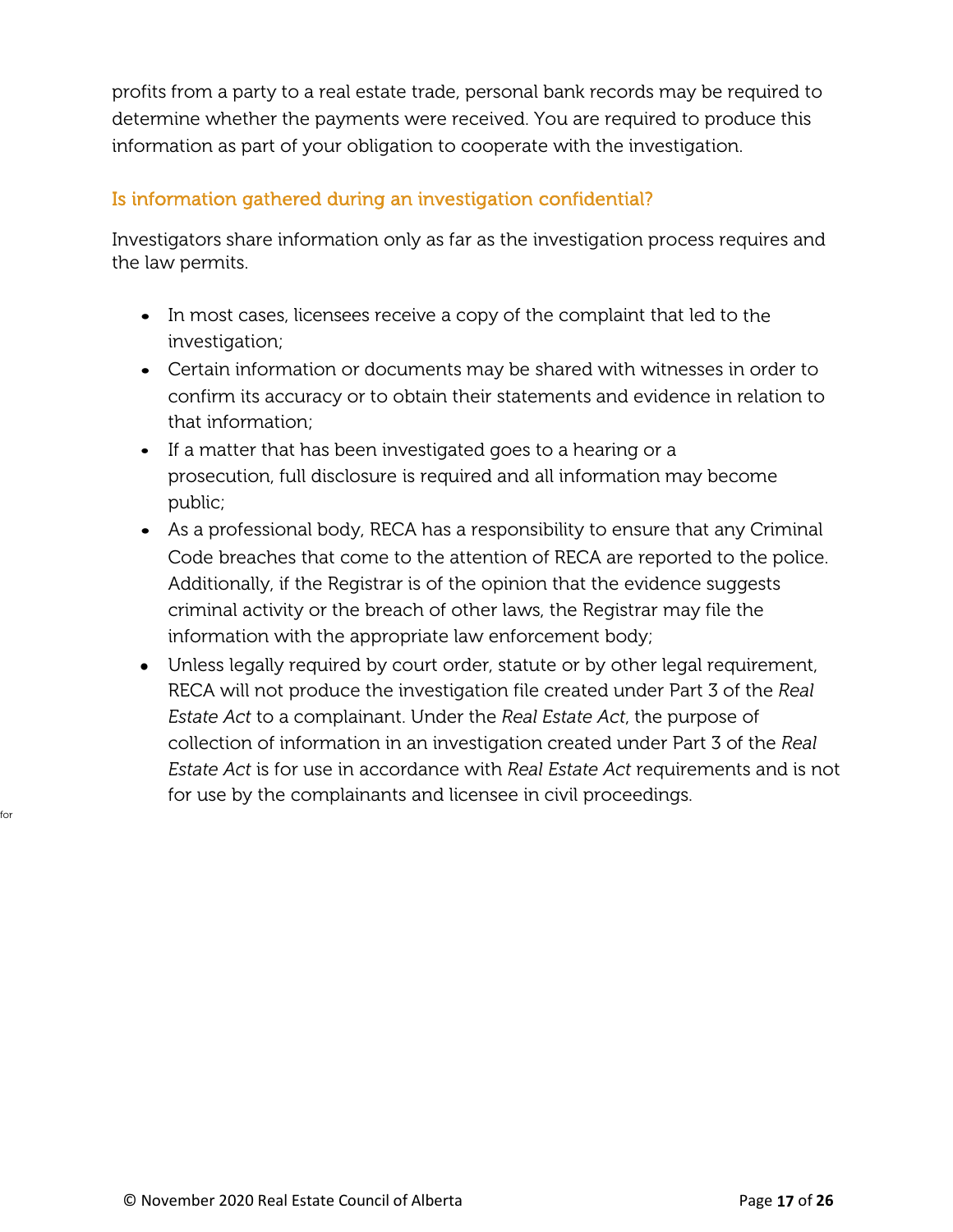#### Is the investigation public knowledge?

The *Real Estate Act* does not require RECA to disclose information about an investigation. In response to inquiries, RECA will neither deny nor confirm an investigation is underway against a licensee. However, information about an ongoing investigation is disclosed in the following situations:

- When a licensee's licence is suspended pending the outcome of the investigation, pursuant to section 53 of the *Real Estate Act*, the public is informed;
- When a licensee whose conduct is under investigation requests a transfer to a new brokerage, RECA shares information with the broker applicant (upon receipt of the appropriate waiver from the licensee);
- If a licensee transfers to a new brokerage during an investigation, the new broker receives copies of all subsequent correspondence related to the investigation;
- Individuals who are asked to provide witness statements or to verify documentation will become aware that an investigation is underway
- When the information gathered during an investigation will assist a broker in carrying out his or her responsibilities and if it is unlikely the broker would be able to access the information without RECA's assistance, RECA will share the information with the broker.

Note: *The Real Estate Act does not restrict complainants from disclosing that an investigation has been initiated as a result of their complaint if they wish to do so.*

### What if the investigator requests my client's personal information?

Under the *Personal Information and Protection Act* (PIPA) and *Personal Information Protection and Electronic Documents Act* (PIPEDA), which govern the collection, use and disclosure of personal information, a licensee may disclose personal information about a client without the client's consent:

- when authorized or required to do so by a statute or regulation
- to comply with an order issued by a body having jurisdiction
- when it is reasonable for the purposes of an investigation or a legal proceeding; or
- for the purposes of protecting against, preventing, detecting or suppressing fraud or unfair trading practices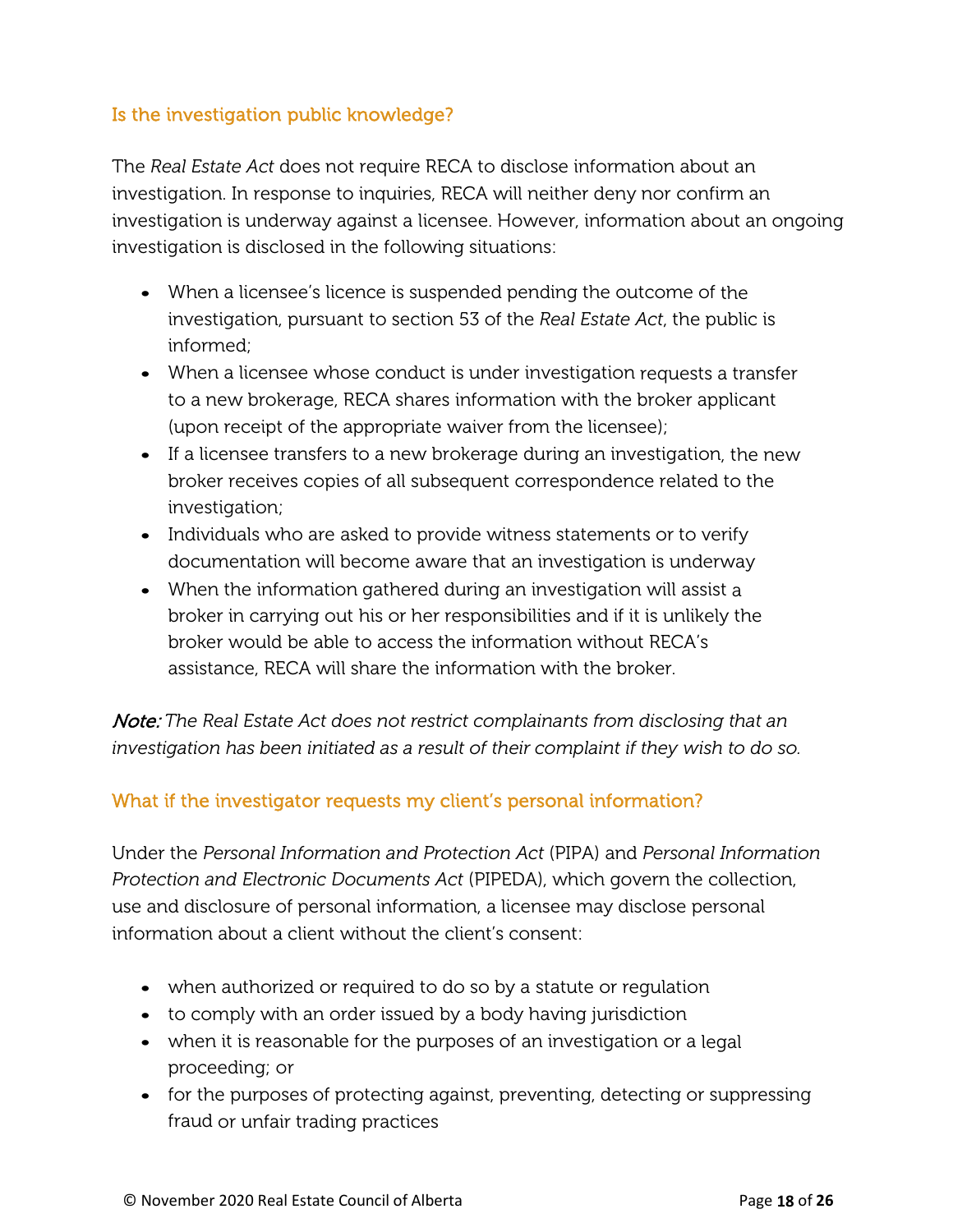The *Real Estate Act* gives investigators the authority to demand information relevant to an investigation. Licensees must comply with such requests and orders to produce evidence, including personal information about other individuals.

If PIPEDA applies you may visit [www.priv.gc.ca](http://www.priv.gc.ca/) for further information. If PIPA applies you may visit [www.oipc.ab.ca](http://www.oipc.ab.ca/) for further information.

## THE LENGTH OF THE INVESTIGATION PROCESS

Each investigation is different, and the time required depends on the circumstances of the case. Timeliness of an investigation is a common concern, as licensees and complainants usually want to deal with the issue as quickly as possible – but due process required under the *Real Estate Act* and the principles of natural justice take time. Complainants and licensees must be given adequate opportunity to explain what happened and answer questions. Documents must be gathered and verified, information is sometimes sought from outside sources and a complete investigative report must be prepared. This process is time consuming, but failure to follow it could have a negative effect on the public and/or licensees.

RECA will provide updates to let you know the matter is under investigation.

### Is there anything I can do to speed things up?

- Respond to requests for information and/or documents in a timely manner;
- Answer fully and be truthful.

Licensees who lie or avoid certain subjects or events hoping they won't be discovered, find their statement will almost certainly contradict other evidence. This could mean:

- It could affect your credibility on issues where you may be telling the truth;
- The truth will likely be discovered anyway;
- The scope of the investigation may be expanded to cover non-cooperation
- If your conduct is ultimately found to be in breach of the legislation by a hearing panel you may be ordered to pay investigation costs; and,
- The investigation will take longer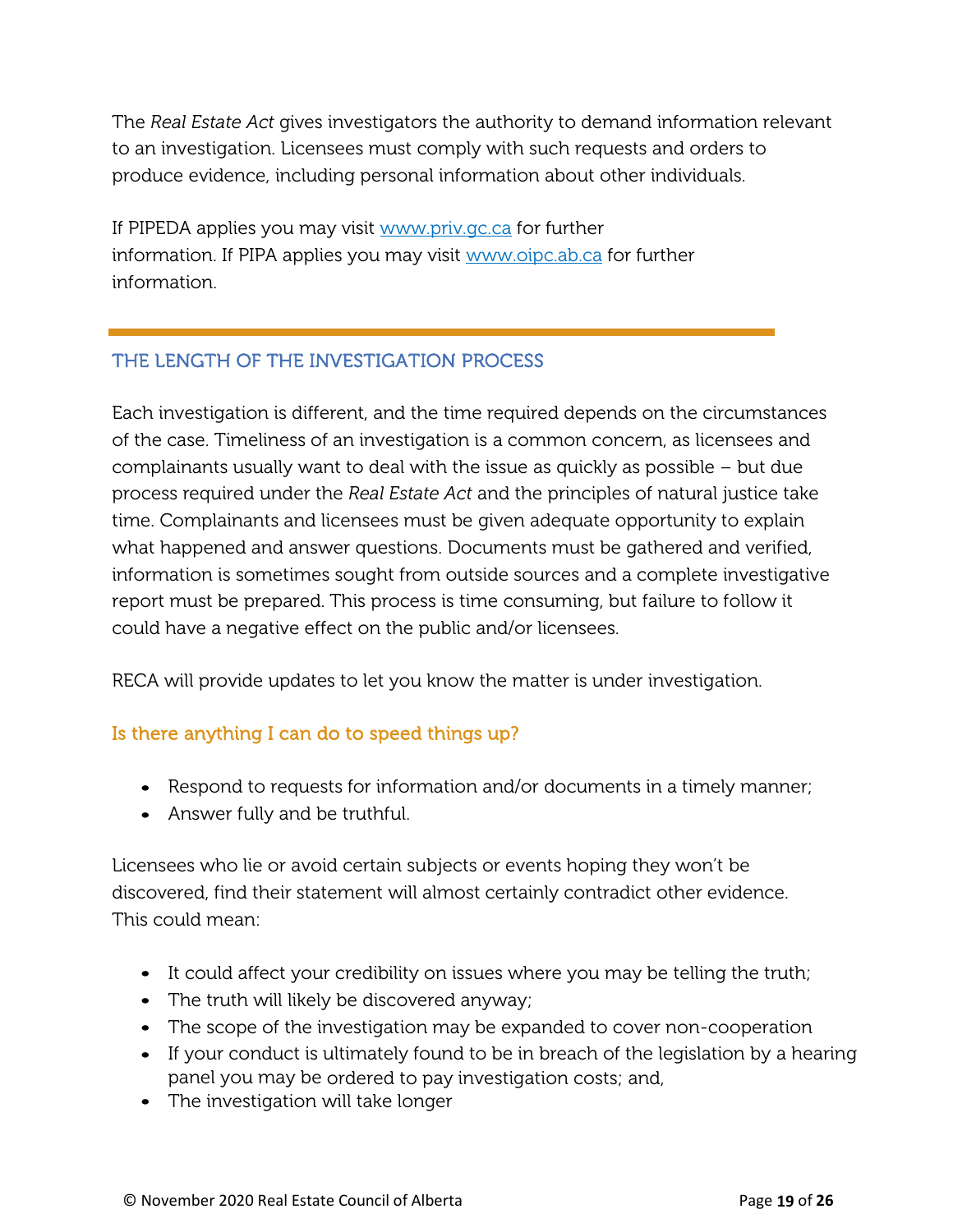Being truthful and straightforward when dealing with an investigation encourages a more positive result as oppose to not cooperating.

If the complaint is frivolous or unfounded, the evidence will demonstrate that.

#### INVOLVING OTHERS: LAWYERS & BROKERS

#### Should I seek legal counsel?

You may seek legal advice at any point during an investigation, but you should be aware that your lawyer's involvement will not change the process or your responsibility to cooperate with the investigation.

During the investigation, the investigator will not engage in discussions or correspond with your lawyer regarding whether the matters under investigation are conduct deserving of sanction or the relevance of the information you have been asked to provide. You may determine what information you wish your lawyer to have and you are responsible for providing copies of letters or documents to your lawyer. You can seek your lawyer's advice in relation to any matter under investigation.

Your lawyer may be present to advise you during an interview. The investigator will not address questions to your lawyer or accept your lawyer's testimony on your behalf. Lawyers can make the interview process go more smoothly by suggesting clarifications, advising licensees to make reference to certain documents for the record, etc. However, undue interference by a lawyer in the interview process is not permitted. It is the responsibility of the licensee to provide instructions to their lawyer to prevent the existence of undue interference.

The investigation is a process to establish the truth. It is not about making a case or a defence. If the matter is referred to a hearing panel, you may want to consider having a lawyer prepare and present your case at the hearing.

Hint: If you are the subject of an investigation and you have engaged legal counsel you may want to provide your lawyer with a copy of this Guide. This will enable your lawyer to understand RECA's processes and advise you accordingly.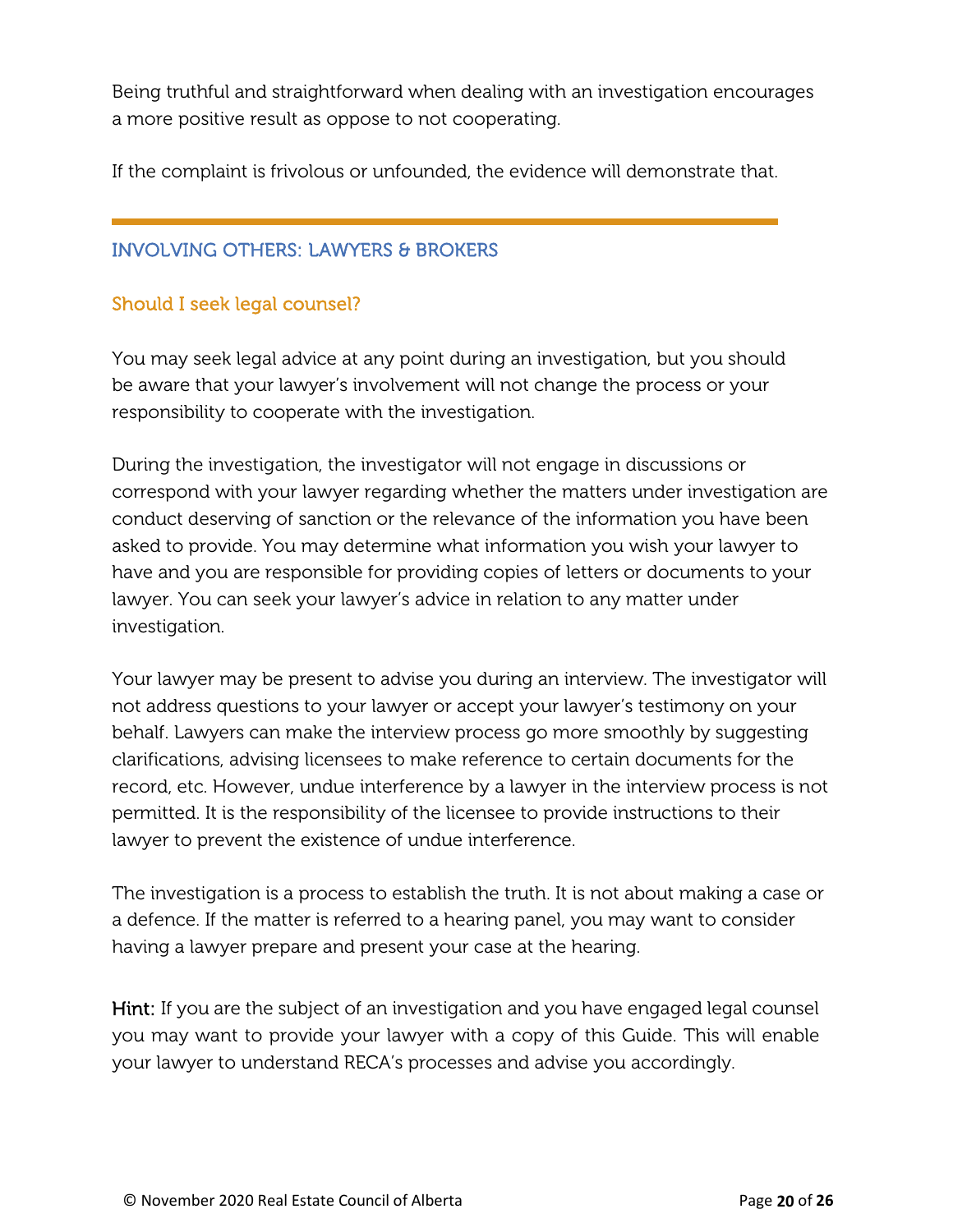#### Can my broker attend my interview with the investigator?

Your broker or broker delegate is usually welcome to attend interviews. RECA encourages the involvement of the broker in the investigation process, with some exceptions (e.g., when the broker may also be a witness or where the interview relates to the broker's conduct).

Please let the investigator know in advance if you would like your broker to attend the interview. If the broker's attendance is appropriate, it is your responsibility to arrange for him or her to accompany you to the appointment.

#### POSSIBLE RESTRICTIONS ON YOUR ACTIVITY

#### Can I change brokerages while my conduct is under investigation?

Your ability to transfer to a new brokerage is not impacted by the investigation process. Approval of your application will be based on any other RECA requirements that may be outstanding.

#### Can my licence be suspended during the investigation?

Upon a recommendation by the Registrar, the Industry Council Chair may suspend a licence pending the outcome of conduct proceedings. This option is rarely pursued; however it is considered when:

- the conduct under investigation is of a very serious nature;
- the conduct under investigation could cause harm to the public;
- the licensee fails to cooperate with an investigator

There is an appeal process to the courts for a licensee whose licence is suspended in such circumstances.

As discussed in the Requirement to Cooperate Section of this Guide, the Registrar may suspend a licensee's licence if they fail to cooperate in an investigation. The suspension will be lifted once cooperation is achieved (i.e. the information is provided or the questions are answered).

#### INVESTIGATION OUTCOMES

© November 2020 Real Estate Council of Alberta Page **21** of **26**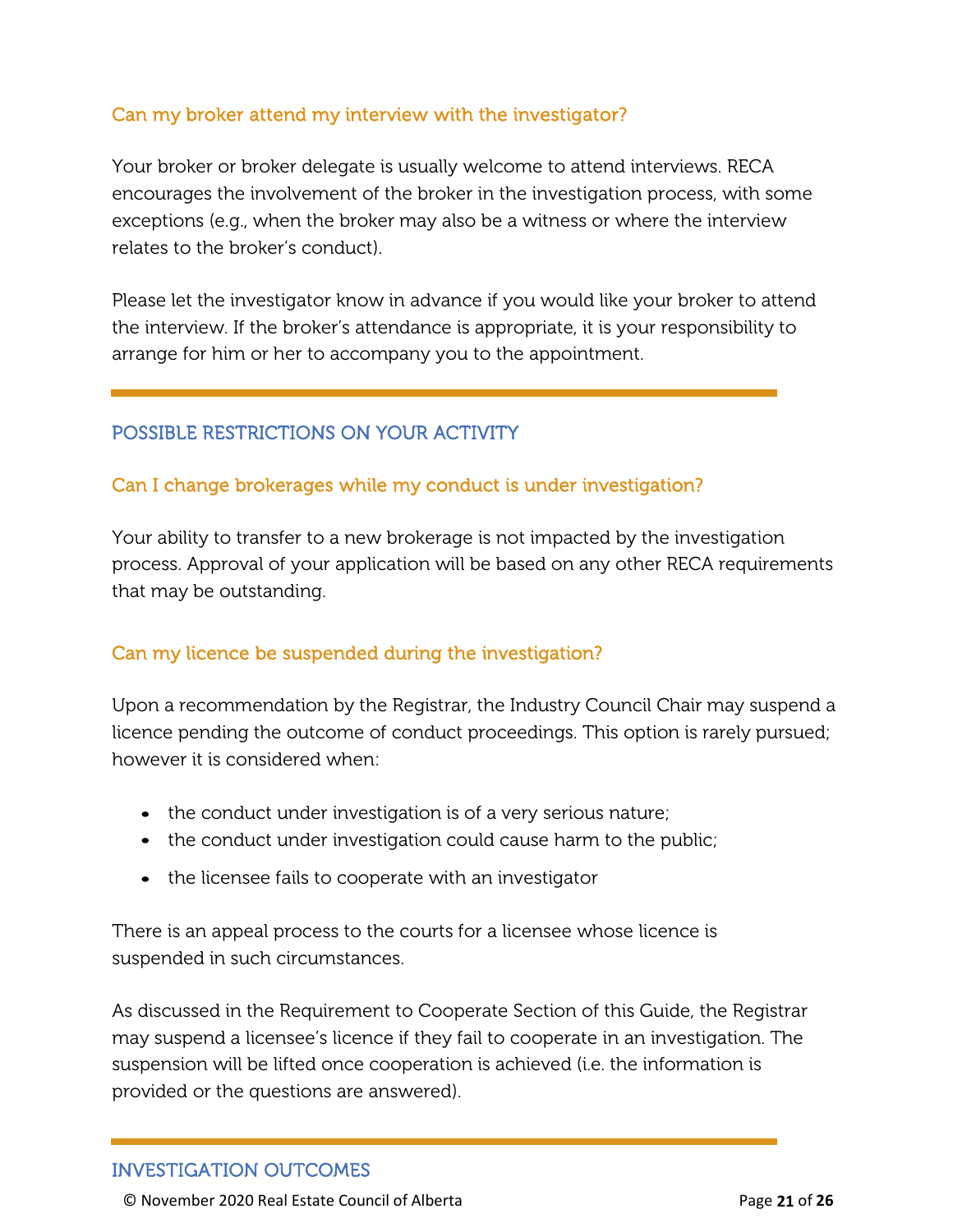#### What outcomes result from an investigation?

Once the investigation is complete, the Registrar will review the investigation report and determine how to proceed based on the evidence that was gathered. The Registrar will consider the issues where the evidence indicates a breach of the legislation, including any mitigating or aggravating factors.

- The file may be closed as unfounded, outside RECA's jurisdiction or there may be insufficient evidence to proceed. In some of these cases Advisory Notes may be issued;
- In other cases, a Letter of Reprimand or an Administrative Penalty may be issued;
- The matter might also be referred to a hearing panel for a decision;

A licensee is always advised of the outcome, in writing, at the conclusion of an investigation.

Note: *The complainant may appeal the Registrar's decision not to commence an investigation concerning a complaint or discontinue an investigation or no further action will be taken. The complainant must appeal to a hearing panel within 30 days of receiving notice of the decision. A hearing panel will make a final decision on whether the complaint is frivolous or vexatious or there is insufficient evidence of conduct deserving of sanction to warrant a hearing by a Hearing Panel.*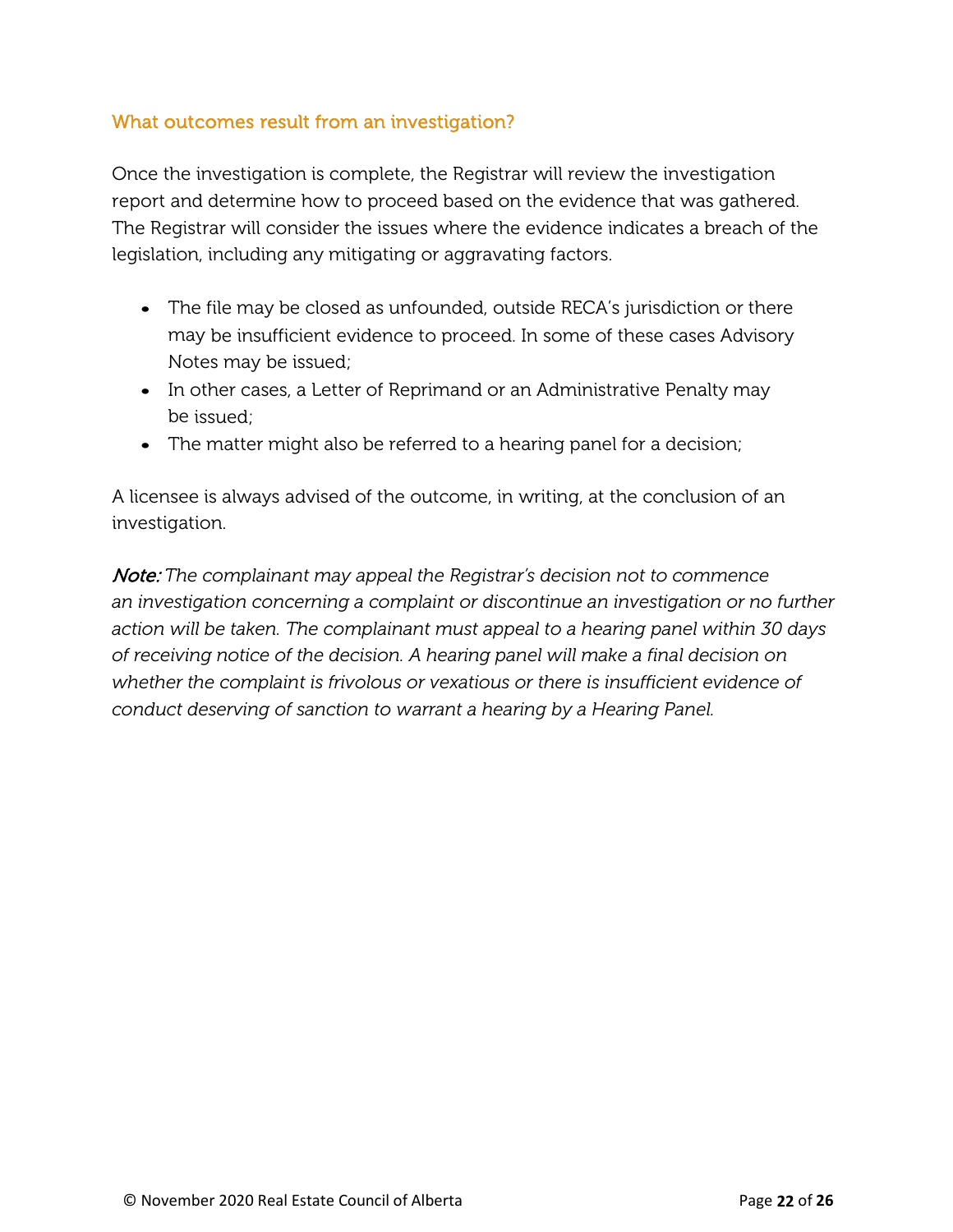### If the matter goes to a hearing, what are the possible results of the hearing?

The hearing panel may find that the conduct is not deserving of sanction. However, if the panel finds the conduct is deserving of sanction, one or more of the following orders may be made:

- Letter of Reprimand;
- fine up to \$25,000 for each finding;
- payment of the investigation or hearing costs;
- suspension of, cancellation of, or conditions upon the licensee's licence to trade in real estate, deal in mortgages or act as a property manager in Alberta;
- completion of educational courses;
- any order agreed to by both sides.

More information about hearings and disciplinary outcomes is available at [www.reca.ca.](http://www.reca.ca/)

#### Are the results of an investigation confidential?

If there is no disciplinary action taken, the results of an investigation are confidential. Where disciplinary action is taken, the resulting outcome is public information and is posted on RECA's website. All letters of reprimand, administrative penalties, hearing panel decisions, appeal panel decisions and court decisions are posted on RECA's website.

RECA also publishes disciplinary cases in its Case Summaries publication, which is distributed to licensees.

In addition to publication of disciplinary cases on its website and in the Case Summaries publication, RECA may also take the following steps to notify the public:

- When a licensee's licence is suspended or cancelled or when a prosecution is concluded successfully, a news release will be issued to the media. The news release will identify the licensee and will include a summary of the circumstances leading to the decision;
- RECA publishes a notice of licensees who have withdrawn from the industry under Section 54 of the *Real Estate Act*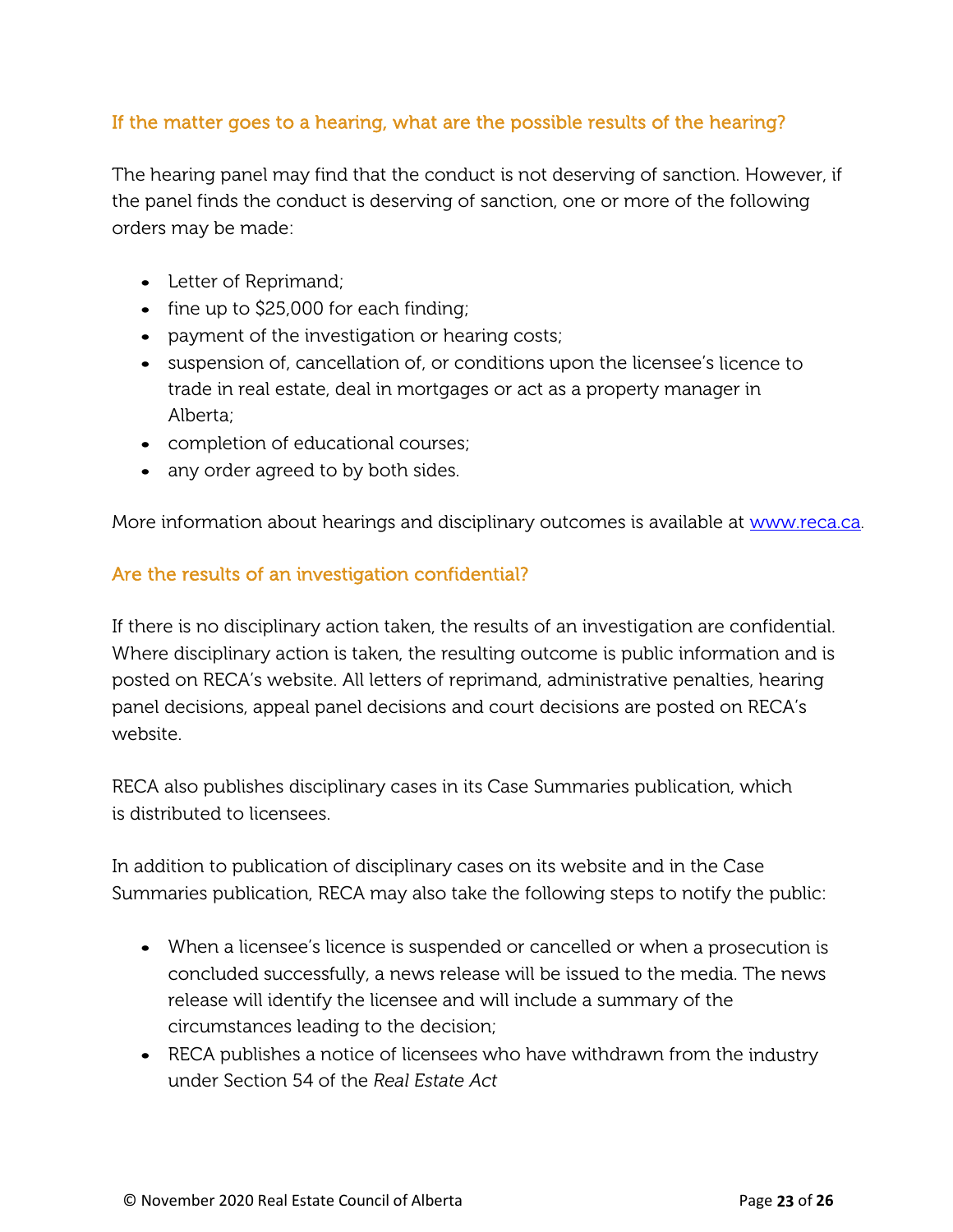Advisory Notes are not considered discipline and are not published or made available to the public.

For further information on this topic please refer to the RECA [Publication](http://www.reca.ca/industry/content/publications-resources/real-estate-council-publication-guidelines.htm) Guidelines.

### INFORMATION FOR BROKERS

#### What should I do about a complaint against one of my associates?

When an investigation into the conduct of an associate (or associate broker) is opened, the broker is copied on the notification to the associate/associate broker.

A broker is responsible for ensuring that the business of the brokerage is carried out in accordance with the legislation. Under section 51(3) of the Rules made pursuant to the *Real Estate Act* (the Rules), you are responsible for the actions of your associates unless you can demonstrate that you have systems in place to prevent misconduct and that you deal promptly and appropriately with misconduct when you become aware of it. Every investigation will consider your conduct and your brokerage policies and procedures in relation to section 51(3) of the Rules.

An investigation does not release you from any of your responsibilities as a broker. Don't hesitate to look into and address a client's concerns or the conduct of your associate or associate broker, just as you would if a complaint had not been filed with RECA. RECA suggests the following process:

- Speak to the associate or associate broker;
- Speak to the clients or customers;
- Speak to all relevant witnesses;
- Confirm that all relevant documents are in the brokerage file, and that the documents are authentic and accurate;
- Take appropriate action based on the results of your review. If you have doubts as to what course of action to take, consult a lawyer.

Brokers are advised to document this process to comply with section 51(3) of the Rules.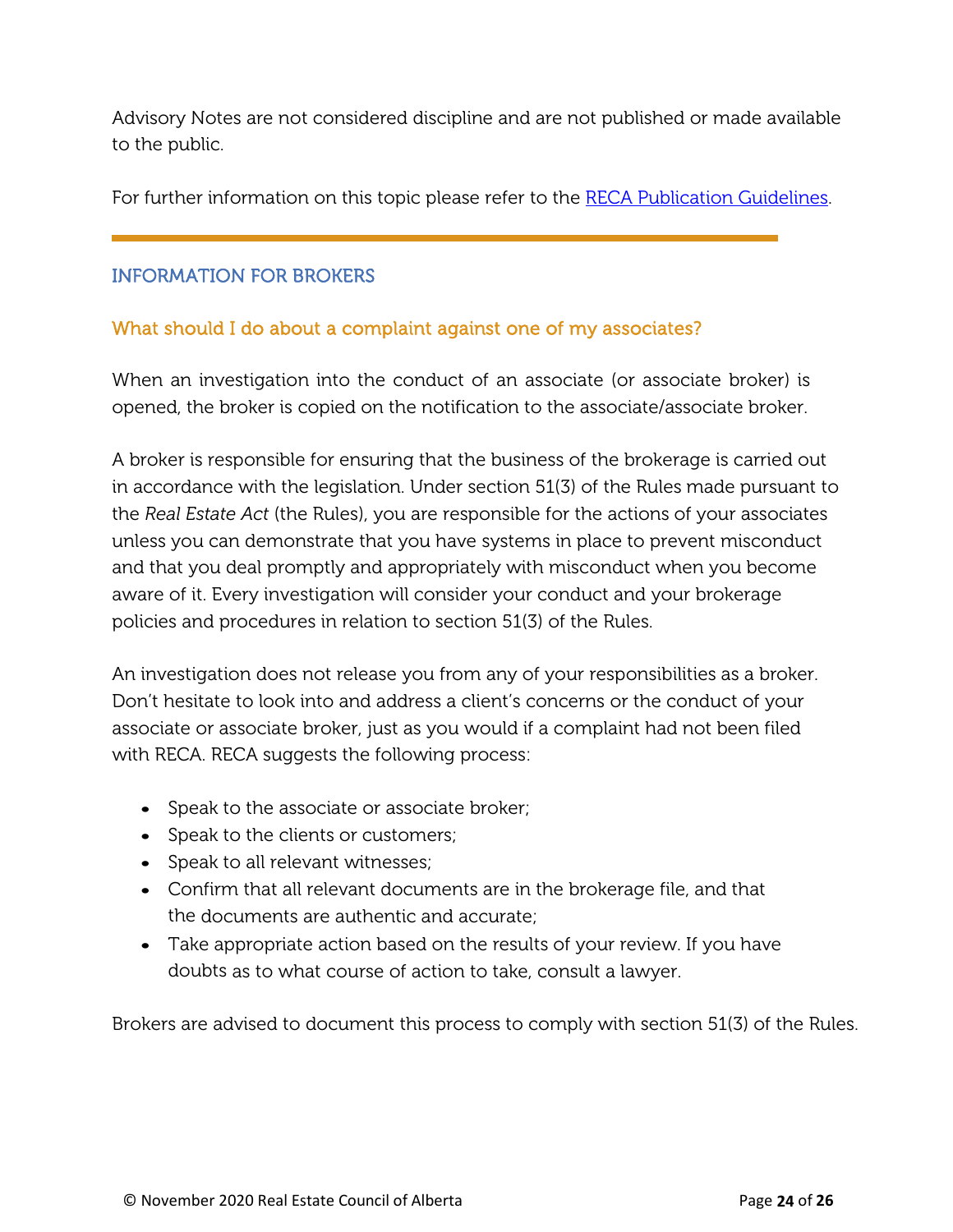If the results of your review identify weaknesses in your brokerage's processes, consider amending existing policies and procedures or supervisory practices to prevent the issues identified and ensure changes are clearly communicated to brokerage staff. If a licensee from another brokerage is involved, report the information related to their involvement directly to their broker for review.

You are encouraged to attend most interviews with associates and associate brokers whose conduct is the subject of an investigation. Interviews are scheduled directly with the licensees involved. If you wish to be present at an interview, please ask your associate or associate broker to advise the investigator of your intentions and to advise you of the appointment particulars.

An investigator may share information gathered during an investigation with you if it will help you carry out your broker responsibilities and if it is unlikely you would be able to access the information yourself.

HINT: If you are a broker, you may want to undertake the process described above as soon as possible. Let the investigator know you are doing this and let the investigator know the outcome of your review and any changes that you made even if the review finds deficiencies in the brokerage's processes. This may prevent the need to open a separate investigation into your conduct as a broker, an obvious exception being where there is a discipline history of previous brokerage deficiencies.

### Can I ask the investigator to provide me with advice?

Given the role that investigators play in an investigation, it would be inappropriate for investigators to provide advice regarding matters under investigation. In situations such as this, investigators can only refer the broker to the applicable legislation, information bulletin or other publications.

Brokers are reminded that if they require advice on industry matters, they may contact the Regulatory Compliance Advisor.